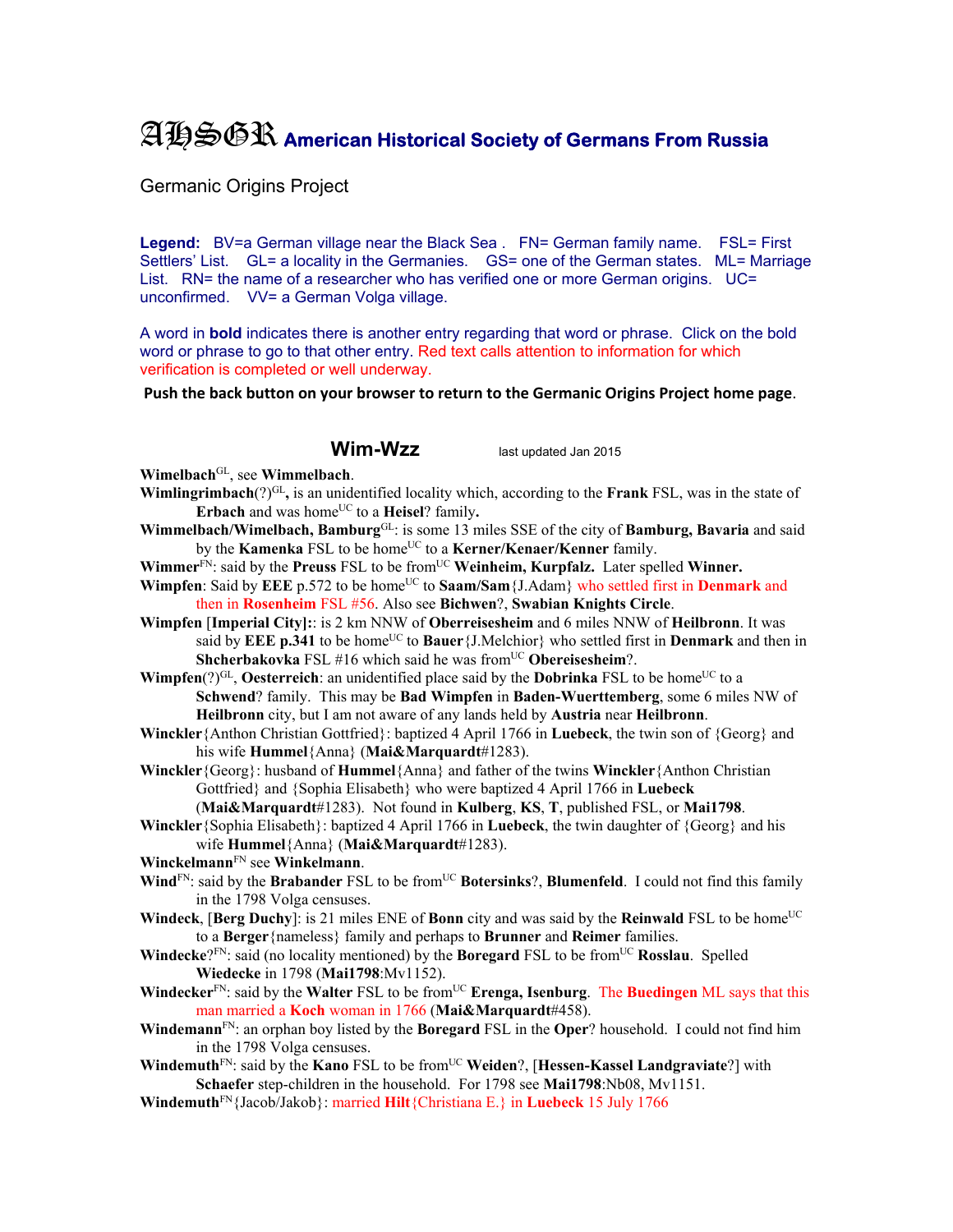(**Mai&Marquardt**#176). By 12 Sept 1766 **Wendemuth** and {Christina} had settled at **Philippfeld** FSL # 39 he said fromUC **Weissenhasel**, [**Hessen**-**Kassel Landgraviate**]. **KS**164 has {Jakob}. Her name was spelled **Heldt** in 1798 (**Mai1798**:Pp17). For the rest in 1798 see Pp17, Bs21, Hb02.

- **Winden**, **Nassau**[-**Usingen Principality**]: is 10 km NW of **Usingen** town and was said by the **Warenburg** FSL to be home<sup>UC</sup> to **Mueller** {J.Friedrich }.
- **Winden**(?)<sup>GL</sup>, **Wittenberg**: an unidentified place said by the **Krasnoyar** FSL to be home<sup>UC</sup> to a **Haar** family. Later spelled **Haag**.
- **Winder**FN: see **Winter**.
- **Windesheim**, **Mittelpfalz**: this was in **Kurpfalz** 3 miles N of **Bad Kreutznach**, and said by the **Galka** FSL to be home<sup>UC</sup> to a **Baum** family.
- **Windhausen, Hessen-Darmstadt** [Landgraviate]: said by the **Stephan** FSL to be home<sup>UC</sup> to **Bender** and **Greb** families.
- **Windhausen**, **Hessen-Kassel** [**Landgraviate**] [sic?]: an unidentified place said by the **Warenburg** FSL to be homeUC to a **Nickel**{J.Peter}family and possibly to a **Raabe** orphan boy. I could not find a Windhausen in **Hessen-Kassel**, but there was one in **Hessen-Darmstadt**, 37 km ENE of **Giessen** city. See the previous entry. Beginning in the  $16<sup>th</sup>$  century this was the name of an Imperial Knights holding as a Canton in the Franconian Rhoen-Werra Knights Circle.
- **Windheim**? $\overline{G}L$ : an unidentified place said by the **Ober-Monjou** FSL to be home<sup>UC</sup> to a **Heppner**/**Huebner**/**Hoepfner** family. There are five Windheims in Germany.
- **Windheim**<sup>GL</sup>, **Franken**: an unidentified place said by the **Katharinenstadt** FSL to be home<sup>UC</sup> to **Dorzweiler** and **Gipson**? families. Said by the **Warenburg** FSL to be home<sup>UC</sup> to **Seibert**{Martin}47. There were two or three Windheims in the Franken areas of northern Bavaria. Other sources and versions have spelled this **Winkeim** or **Winkheim**. See also **Weinheim**.
- **Windhold**: go to **Windolm**.
- **Windholm/Windhold/Winholz**FN{Anton}: married **Gerber**{Rosina} 28 May 1765 in **Rosslau** (**Mai&Marquardt**#832 and **KS**164). By Oct 1766 this **Windholz** man had remarried and was said by the **Graf** FSL (#6) to be from<sup>UC</sup> **Regensburg**; at that time he had **Gerber**{Anton Andreas} who was his first wife's brother or nephew in his household (**Graf** FSL #6a).

**Windholz**FN: see **Windholm**.

**Windigstein Ost**<sup>GL</sup>, **Flck**.: an unidentified place said by the **Kamenka** FSL to be home<sup>UC</sup> to a **Palaery**/**Palaeri**? family. This probably is Windigsteig, Austria, some 62 miles NW of **Vienna**.

- **Windhof** GL: see **Windsdorf**.
- **Windorf**GL, [**Kur**-]**Bayern**: is 31 miles WSW of **Passau** city, and said by the **Brabander** FSL to be home<sup>UC</sup> to a **Haas** family and possibly to a **Kaster** family.

**Windsdorf, Lothringen**: an unidentified place said by the **Hoelzel** FSL to be home<sup>UC</sup> to a **Bontemps**/**Bontag**/**Bundan** family. Might be **Windhof**, France some 6 miles SSE of **Zweibruecken** city.

- Windsheim Imperial City<sup>GS</sup>: this realm was centered on the city of that name, with territory mostly to the N of the city. It is 25 km NW of **Ansbach** city and said to be home<sup>UC</sup> to **Lannauer**{Eva Marg.} daughter of the former {J.Nicol.} and who married **Sinn**{Gg.Wenzel} in **Woehrd** 29 April 1766 (**Mai&Marquardt#**780). **KS**158 has **Windsheim Bad**.
- **Wingen**GL, **Weissenburg** [**Amt**], **Elsass**: this town is some 5 miles W of **Wissembourg** city. Incorrectly said by the 1816 **Neudorf** census (#83) to be home<sup>UC</sup> to the **Rohrbach** family . Proved by the **GCRA** as home to the **Eckmann**/**Ettmann** and **Frei**/**Frey** families that went to **Kassel** and to the **Gutmueller**/**Guthmueller** family that settled in **Neudorf**.

**Wingert**FN: see **Wengert**.

**Winick**FN: see **Winike**.

**Winicke**FN: see **Winike**.

**Winik**FN: see **Winike**.

**Winike**{Assmus}: **KS**:82 and 164 say this party of 5 from<sup>UC</sup> **Kakslausenburg**(spelling?) in 1764 was sent on to the **Saratov** area as part of the group of colonists transported under the command of Captain Paykul and Cornet Rehbinder. Said by the **Holstein** FSL (#16) to be from<sup>UC</sup> **Dreihof**(?).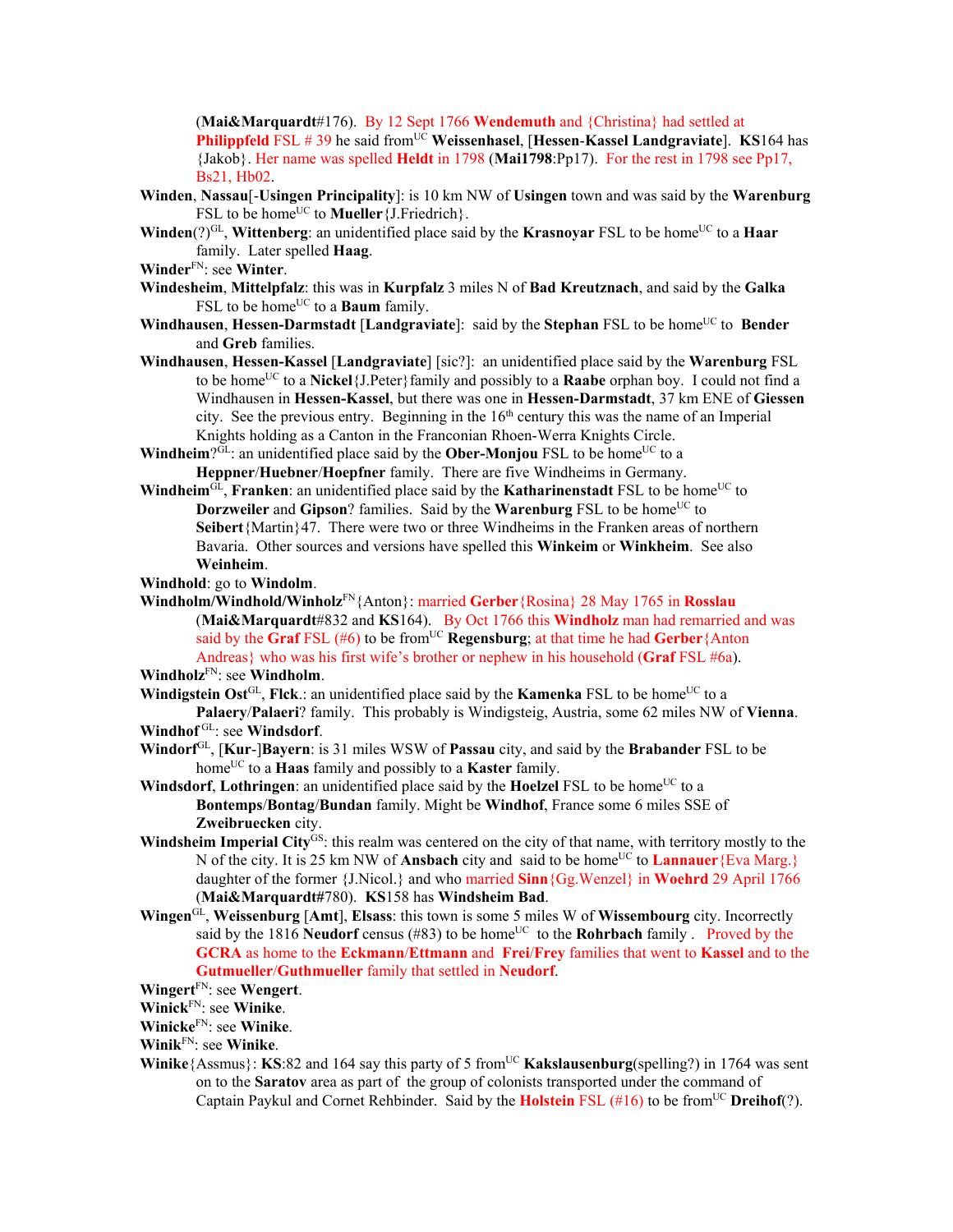Other spellings are **Winick**, **Winicke** and **Winik**.

- Wininghausen: said by the Stephan FSL to be home<sup>UC</sup> to Schaefer {Echard/Gebhardt} and {Johannes} families. This most likely is **Winninghausen** 22 km WSW of **Hannover** city centre and was right at the border between **Schaumburg County**, **Hessen-Kassel Landgraviate** and **Calenberg Principality**, **Kurbraunschweig**.
- **Winkclaus**{J.Wilhelm}FN: listed in the 1796 **Pobochnaya** agricultural.report #39 (mentioned in the 1798 No. 2791 Description of the colony.
- **Winkeim**GL, **Franken**: see **Windheim**..
- **Winkelaus**FN: see **Winkelhausen**.
- **Winkelhausen**<sup>FN</sup>: said by the **Ernestinendorf** FSL to be from<sup>UC</sup> **Ruttershausen**?. Spelled **Winkelaus** in 1769 (**Mai1798**:Mv564 and maybe 1798 (Pb39?). Bill Pickellhaupt found him and his wife in **Rutersshausen** parish records.
- **Winkelmann**<sup>FN</sup>: said by the **Belowescher Kolonien** FSL to be from<sup>UC</sup> Anspach (no locality mentioned) and to have married in **Oranienbaum** the widow **Holdt**(**Gold**?).
- **Winkelmann** FN: said by the **Susannental** FSL to be from<sup>UC</sup> **Graz**, [Oesterreich]. I could not locate them or any descendants in **Mai1798**. Spelled **Winckelmann** in 1767 (**T**4762).
- **Winkelmann**<sup>VV</sup> is the German name for **Susannental**<sup>VV</sup>.
- **Winkelstern**<sup>FN</sup>: said by the **Reinwald** FSL to be from<sup>UC</sup> **Stolberg-Gedern** [County]. Spelled Winnestehr in 1798 (**Mai1798**:Rw53).
- **Winker**<sup>FN</sup>: said by the **Louis** FSL to be from<sup>UC</sup> **Wien, Oesterreich**. In 1798 the family name may have been rendered **Winkler** (**Mai1798**:Mv1557)??
- **Winkheim** GL, **Franken**: see **Windheim**.
- **Winkler**FN: said by the **Preuss** FSL to be fromUC **Salgen**, **Bavaria.**
- **Winkler**{A.Elisabeth}: was wife to **Peter**{Peter} and is said to have moved with him and their son from **Kind** to **Beideck** in 1788 (**Mai1798**:Mv1290). No further information.
- **Winkler/Winckler**FN{J.Andreas}: married **Fischer** {A.Rosina} 8 May 1766 in **Rosslau** (**Mai&Marquardt**#965). This couple arrived in **Russia** 15 Sept 1766, he said to be from **Erfurt** (**Kulberg**5243). **KS**164 mistakenly gives the year as 1765. Later in 1766 this **Winckler** couple took transport in **Oranienbaum** for the **Volga** (**T**199-200). By 12 May 1767 this **Winkler** couple with an infant daughter had settled at **Warenburg** FSL #80, he said to be from<sup>UC</sup> **Erfurt**. For 1798 see **Mai1798**:Wr43.
- **Winkler**{Dorothea E.}: married **Beltsch**{Peter Anton} in **Rosslau** on 6 April 1766
	- (**Mai&Marquardt**#903, **KS**120-21). I could not find them in **Kulberg**, **T**, or in any published FSL.

**Winkler**FN: also see **Winker**.

- **Winnenden**GL**, Waiblingen Oberamt, Wuerttemberg**: is some 5 miles NE of **Waiblingen**, Baden-Wuerttemberg, and was home to a **Laemmle** family that settled in **Hoffnungstal** leaving home in 1827. Proven as origin to the **Froehlich** family that went to **Kassel**. Incorrectly said by the 1816 **Neudorf** census ( $#25$ ) to be home<sup>UC</sup> to the **Siegle**{Johannes} family that settled in **Neudorf**. See the **GCRA** book for more.
- **Winner**FN: see **Wimmer.**
- **Winner**?<sup>GL</sup>: an unidentified place said by the **Neidermonjou** FSL to be home<sup>UC</sup> to a **Hening**? family. There is a small town in Belgium by this name.
- **Winnestehr**FN: see **Winkelstern**.
- **Winnweiler**GL: a town in **Falkenstein County**.
- **Winschu**FN: said (no locality mentioned) by the **Caesarsfeld** FSL to be from<sup>UC</sup> **Rosslau**. I could not find this family in the 1798 Volga censuses.
- **Winsel**{Peter}FN: listed with his **Weingaertner** wife in the 1772 **Pobochnaya** first settlers' list (pb19) with no origin mentioned ; no family member has been identified in **Mai1798**.
- **Winsel**{Katharina E. FN: listed in the 1772 **Pobochnaya** first settlers' list as the wife of **Straub**{J.Heinrich} (pb20).
- **Wintelz**?GL, **Nassau**: an unidentified place said by the **Brabander** FSL to be home<sup>UC</sup> to a **Meiser** family.
- **Winter**<sup>FN</sup>{Christian}: said by the **Boaro** FSL to be from<sup>UC</sup> **Kosswig, Brandenburg**. I did not identify his 1798 whereabouts.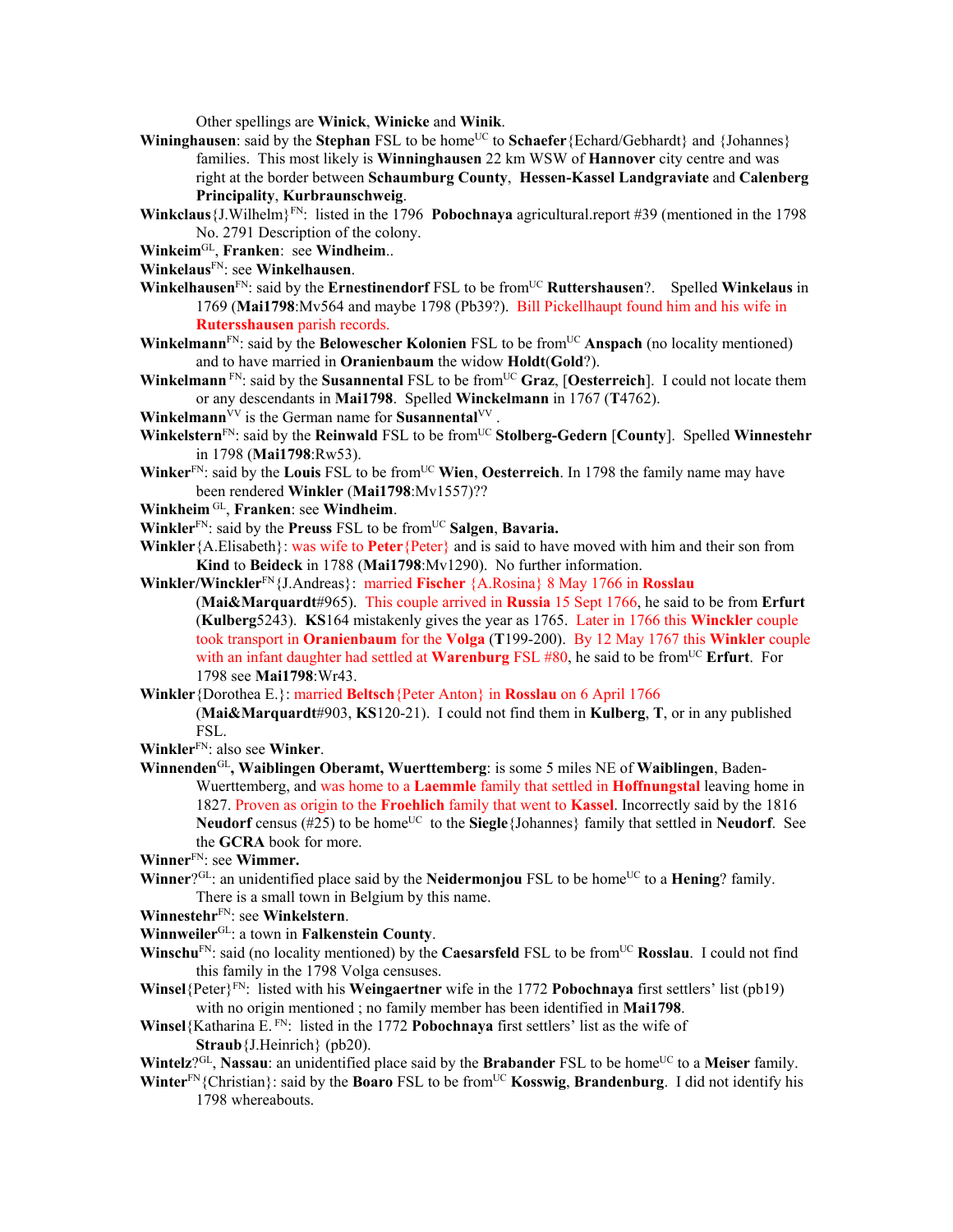- **Winter**<sup>FN</sup>{Franz}: said by the **Goebel** FSL to be from<sup>UC</sup> **Oberroth, Kurmainz**. Later spelled **Winder** (**Mai1798**:Gb40, 42).
- **Winter**{Barbara}: daughter of {Melchior} of **Aalen** in **Swabia** married in **Woehrd** 30 May 1766 **Lauchner**{John.} son of the former {Joh.} of **Wolkenstein, Bamberg** (**Mai&Marquardt**#818). On 12 Sept 1766 this couple arrived in **Russia**, he said to be from **Bamberg** (**Kulberg**#6152). Later in 1766 they took ship in **Oranienbaum** for the **Volga** (**T**5684-5685). By 11 Sept 1767 they had settled at **Hoelzel** FSL #56, he said to be from<sup>UC</sup> **Untersteinbach**, **Bamberg** [Bishopric]. For 1798 see **Mai1798**:Dl22 (where the maiden name of the then frau Lauchner is given as **Schumann**), Hz34; also spelled **Leichner** (Ps15).
- Winter<sup>FN</sup>{Johannes}: said by the **Husaren** FSL to be from<sup>UC</sup> Aschaffenburg. The 1798 **Husaren** census gives his wife's maiden name as **Schmidt** (**Mai1798**:Hn9).
- **Winter**FN{Friederika Augusta}: said by the **Katharinenstadt** FSL to be the wife of Sachse{J.Gottlieb) and to be fromUC **Anhalt-Zerbst** (no locality mentioned).
- Winter<sup>FN</sup>{Christian}: said by the **Katharinenstadt** FSL to be from<sup>UC</sup> **Frankfurt-am-Main** (no other locality mentioned).
- **Winter**FN{Melchior}: said by the **Lauwe** FSL to be fromUC **Eschach**?, **Olenburg**?.
- **Winter**FN{Martin}: in 1798 at #13 in **Mueller**; according to their 1773 passport they were from **Neuhaus**, **Gelnhausen Imperial City** (**File**: sheet 30).
- **Winter**FN: the 1798 **Norka** census gives this as the maiden name of the wife of an Isenburger **Mueller** (**Mai1798**:Nr87).
- **Winter**FN{Hans Georg}: Lutheran, fromUC **Baden-Durlach Margraviate**, arrived at **Flensburg** in May 1761. With wife {Eva M.} and 1 daughter, he deserted **Denmark** in July 1763 (**EEE** p.657). He was recorded as a godparent to a **Stricker** child in **Luebeck** in August 1764 (**Mai&Marquardt**#1338). **T**11-14 records the transport of himself, his wife and two children from **Oranienbaum** to **Saratov** and reported that one of those two children died before arriving in **Saratov**. By June 1765 they were settled in **Shcherbakovka** FSL (#3) which said he was fromUC **Untermbach**?. For 1798 see **Mai1798**:Sv9, 10, 11, 22, 27 and 51.
- **Winter**{A.Rosina}: said by the 1798 census to be "from **Stephan**" (**Mai1798**:Ho25) but I could not locate her in any FSL. For 1767 see **T**14.
- **Winter**FN{Johannes}: said by the **Straub** FSL to be fromUC **Nauheim**, **Nassau-Usingen** [**Principality**], with **Wollmann** step-sons in the household. For 1798 see **Mai1798**:Sr30,10 and 6.
- **Winter**{Andreas}FN: probable early settlers of **Zuerich** this family left in 1788 for the Caucasian Line (**Mai1798**:Mv3087). I could not find any of them in any FSL or in **Mai1798**.
- **Winter**{J.Georg}: was a godparent at the baptism in **Luebeck** on 18 August 1764 of a son of **Stricker**{J.Michael} and his **Schmidt** wife {A.Margretha Barbara} (**Mai&Marquardt**#1338). Might be **Kulberg**3574.

**Winter**FN: this family name was found recorded in **Schlitz** marriage records 1762-67 and in **Schotten** parish records for many generations prior to 1767; see **Flegel** trip.

- **Winter**FN: see also **Wanter**.
- **Winterbach**<sup>GL</sup>: an unidentified place said by the **Neidermonjou** FSL to be home<sup>UC</sup> to a **Haas** family.
- **Winterbach**, [**Pfalz**-]**Zweibruecken** [**Duchy**]: is 9 km NE of **Zweibrecken** city, 3 N of **Stambach**, and was said by the **Schaefer** FSL to be home<sup>UC</sup> to **Bauer**{August},{Conrad} and {J.Peter} families and frau **Herr**. It was here where, according to **Brungard**{Darell} says **Artzer/Arzer**{Philipp Anton}: who went to **Seewald** married and where his children were born.
- **Winterbach**GL, **Schorndorf** [**Amt**], **Wuerttemberg**: is some 2 miles W of **Schorndorf** city and might have been home<sup>UC</sup> to **Nuding**{Christian} who sent to **Glueckstal**. See the **GCRA** book for detail.
- **Winterbach**<sup>GL</sup>, [Wuerttemberg Duchy?], Schwaben: said by the **Jost** FSL to be home<sup>UC</sup> to a **Kunz** family. This probably is 12 miles E of **Stuttgart** city.
- **Winterber**GL: an unidentified place said by **Gary Martens** on the "Origins of the first settlers" page of the **Schilling website** to be the home<sup>UC</sup> of the **Essig** family. This might be **Winterberg**.
- **Winterberg**GL: there were two places with this name. In the mid 1760's, one was in the **Westphalia Duchy** 39 km SE of **Arnsberg** city centre. The other was in **Minden Principality** 13 km S of **Minden** city. Today both are in the state of North Rhine-Westphalia.
- **Winterberg**FN: see **Winterburger**?.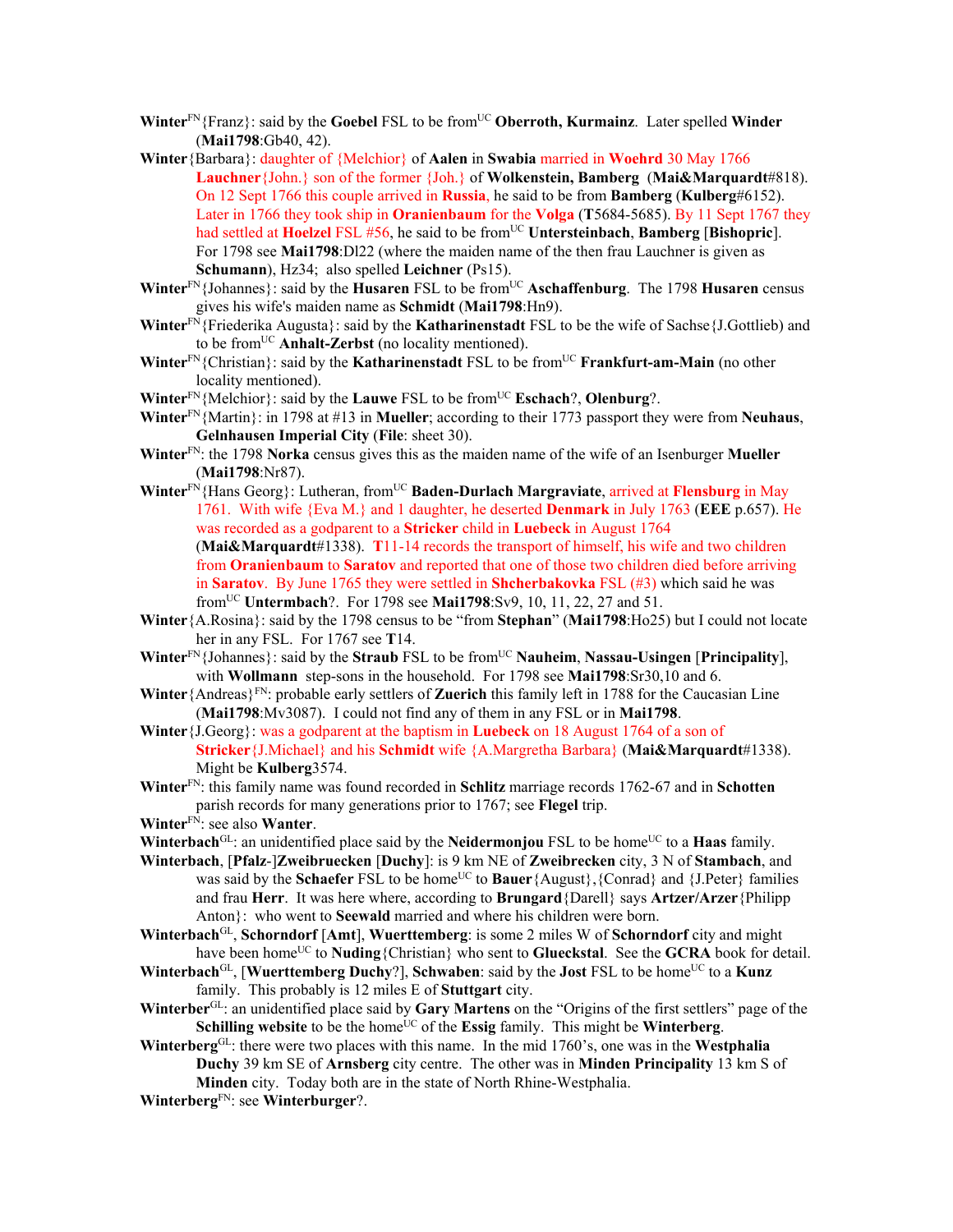**Winterborn**<sup>GL</sup>: an unidentified place said by the **Neidermonjou** FSL to be home<sup>UC</sup> to a **Wagner** family.

- **Winterburg**GL, **Kurpfalz**: said by the **Bauer** FSL to be home<sup>UC</sup> to a **Hohl** family. This probably is Winterburg, **Rhineland-Palatinate**, some 29 miles WSW of **Mainz** city.
- **Winterburger**?FN: said by the **Paulskaya** FSL to be a young man in the **Lehmann** household. In 1798 the family name was spelled **Winterberg** (**Mai1798**:Mv2207).
- **Winterhaller/Winterholer/Winterhalter**: all interfiled here:
- **Winterhaller**{A.Elisabeth}: married **Jordan**{Johannes} 8 Sept 1766 in **Luebeck**

**(Mai&Marquardt**#129). **KS**137 has **Winterhalter** & 1765. Said by the **Boaro** FSL #145 to be **Winterhaller/Winterhalter**{A.Elis.}: married **Jordan**{Johannes} 8 Sept 1766 in **Luebeck (Mai&Marquardt**#129). **KS**137 has **Winterhalter** & mistakenly, 1765. Not found in **Kulberg** or **T**. By 17 Aug 1767 {Johannes & Elisabeth} with a 6-yr old son had settled at **Boaro** FSL #145, he said to be from<sup>UC</sup> **Hausdorf**. In 1798 he and his **Winterhalter** wife are listed in **Meinhard** (**Mai1798**:Mn20).

- **Winterholder**<sup>FN</sup>{Andreas}: said by the **Boaro** FSL #127 to be from<sup>UC</sup> **Herchenau**. A son of {J.Georg} from<sup>UC</sup> **Herchenau**, he married in 1766 in **Schlitz Damer**<sup>FN</sup>{A.Katharina} of<sup>UC</sup> **Engelroth**; Schulze said the place is now called **Engelrod** (**Mai&Marquardt**#744). Not found in **Kulberg**, in **T** or in **Mai1798**.
- **Winterholder/Winterhalter/Winterhaller**FN{Johannes}: married **Winterhaller**{A.Elisabeth} 16 June 1766 in **Luebdeck** (**Mai&Marquardt**#129). . **Winterholder**{Johannes} married 18 Aug 1766 in **Schlitz Unkefug**{A.Margaretha} (this source gives the parents of both parties); Schulze says the place is now known as **Hoerganau** (**Mai&Marquardt**#745). Said by the **Boaro** FSL #128 to be fromUC **Herchenau**. The name was also spelled **Winterhalter** in 1798 (**Mai7198**: Mn32). **Winterhalter**FN: go to **Winterhaller**.
- **Winterhausen**GL**, Bavaria**: is some 6 miles SE of **Wuerzburg** and was in the 1760's a part of **Hohenlohe County** physically separated from the main body of the county. In 1972 the **Flegel**s found mention of the following families in 1762-67 Winterhausen church marriage records: **Appold, Bender, Conrad, Duerbig, Duerr, Engel, Engelhard, Fasselman, Fell, Forckel, Forster, Fromm, Fuchs, Glier, Hahn, Hamm, Heinrich, Henning, Hess, Kaestner, Koch, Loblin, Lutz, Napert, Pfeiffer, Reichenbach, Richter, Scharger, Schilling, Schmidt, Schneider, Schreiner, Schwnkert, Senger, Seyboth, Sichart, Staudt, Unger, Weickert, Wiegner**, and **Zenckert**.

**Winterholder**: filed with **Winterhaller**.

- **Wintermeier**<sup>FN</sup>{Conrad}: from<sup>UC</sup> **Dolzheim married Finck**{E.Catharina} in **Friedberg** 23 April 1766 (**Mai&Marquardt**#334). On 18 June 1766 {Conrad & Catharina} had arrived in **Russia**, he said to be from **Nassau** (**Kulberg**928). Not found in **T**. By 12 May 1767 {Conrad & M.Kathaarina} had settled at **Straub** FSL #4, he said to be fromUC **Dotzheim**, **Nassau**[-**Usingen Principality**. In 1798 he was still there and his wife's name is given as **Becht**
- **Wintermeyer** FN: aka **Wintermeier**.
- **Winterich**FN: see **Wittrich**.
- **Wintersdorf**, **Sachsen**[-**Altenburg Duchy**]: is 8 km NW of Altenburg town and was said by the **Warenburg** FSL to be home<sup>UC</sup> to Fleck and Roth {H.Balzar} families.
- **Wintersheim**: said by the **Warenburg** FSL to be home<sup>UC</sup> to **Seibert**{Christoph}. The only Wintersheim I can find is 11 km ENE of **Alzey** and was probably then in **Kurpfalz**.
- **Wintersheim, Kurpfalz**: said by the **Straub** FSL to be home<sup>UC</sup> to a **Baecker**{Nicolaus} family and perhaps to a single **Schmidt**{Daniel}.
- **Wintersheim, [Kur-]Pfalz**: said by the **Straub** FSL to be home<sup>UC</sup> to a **Schwabenland** family.
- **Wintersheim, Sachsen**[sic?]: said by the **Warenburg** FSL to be home<sup>UC</sup> to a **Reimer** family. I could find no Wintersheim in any land that belonged to any Sachsen state in the 1760s.
- Winterstein<sup>GL</sup>: an unidentified place said by the **Boaro** FSL to be home<sup>UC</sup> to a **Schmidt** family. There is at least one Winterstein in **Bavaria** and one in **Thueringen**.
- **Winterwerber**{M.Dorothea}: in **Luebeck** 17 June 1766 married **Kerl**{Sebastian}

(**Mai&Marquardt**#829). Said to have arrived at **Oranienbaum** 8 Aug 1766 said to be from **Hannover** (no confirmed in **Mai&Marquardt**#101**).** He, along with his wife and no children had arrived at **Boaro** FSL #172 by 17 Aug 1767 (**Einwanderung …** Band I, p.211) . **KS**145 says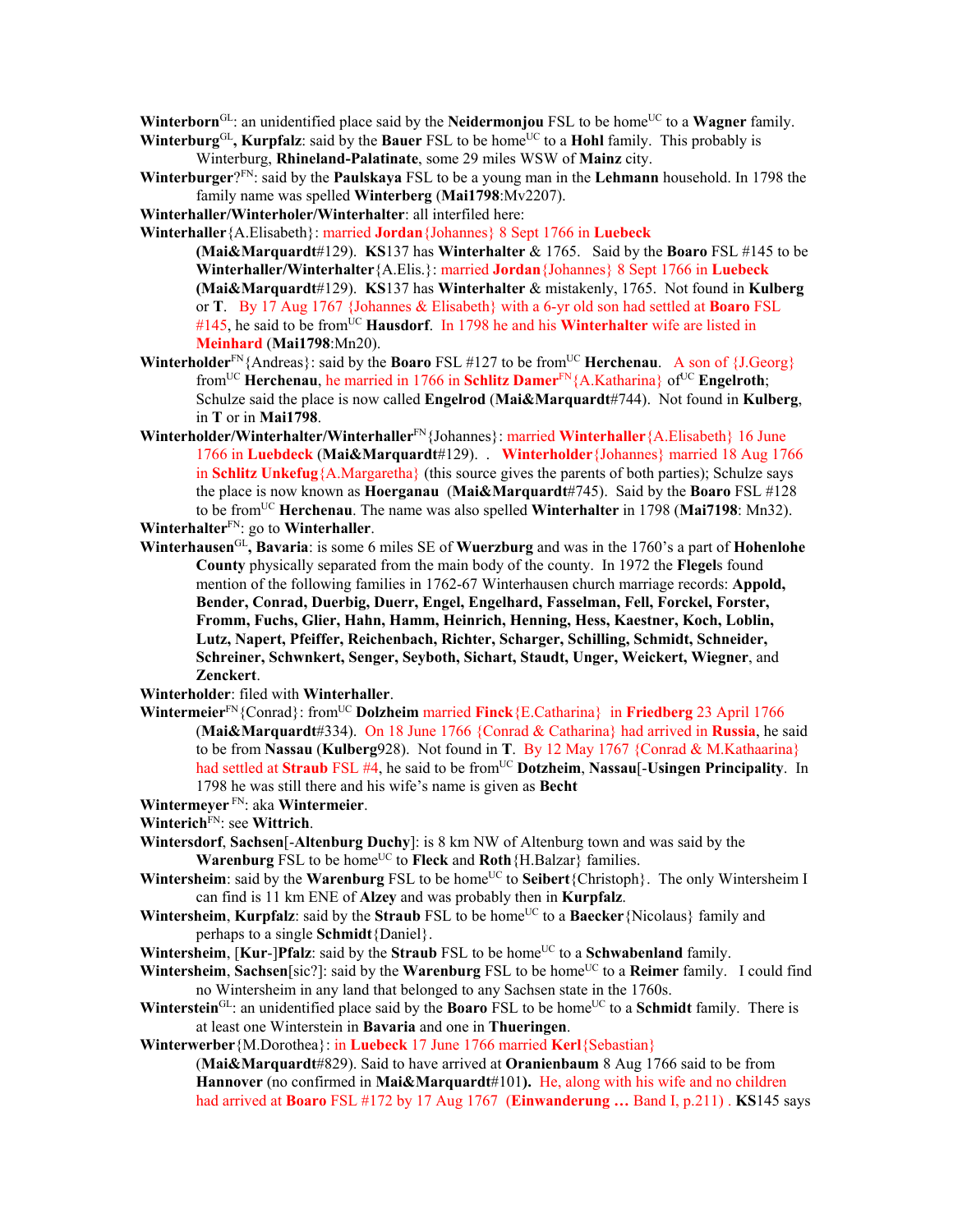they went on to **Neu-Saratowka.** 

**Wintzenheim**GL: see **Witzenheim** and **Winzenheim.** 

- **Winzenburg**<sup>GL</sup>: said (no other place mentioned) by the **Lauwe** FSL to be home<sup>UC</sup> to a **Mauch** family. There is a Winzenburg, then in **Hildesheim Bishopric**, now **Lower Saxony,** some 15 miles S of **Hildesheim** city. Another was in Oppeln Duchy and is now known as Wiecemierzyce, **Poland**, some 139 miles ENE of **Prague**.
- **Winzenhausen**<sup>FN</sup>: said by the **Stahl-am-Tarlyk** FSL to be from<sup>UC</sup> **Brunstadt**?, **Muelhausen**. I could not find members of this family in **Mai1798**.
- **Winzenheim**GL, **Alsace**: Said by the **Preuss** FSL to be home to a **Meier** family. Must be **Wintzenheim** either 21 miles N of **Mulhouse**, or 12 miles WNW of **Strasbourg**.
- **Winzerhausen?, Wuerttemberg**[sic?]: said by the **Schaefer** FSL to be home<sup>UC</sup> to frau **Nagel**. Winzerhausen in the 1760s was part of a tiny private noble's holding – he probably had an arrangement with the **Wuerttemberg** duke to handle things like passports.
- **Winzerhausen**GL, **Ludwigsburg** [**Amt**], **Wuerttemberg**: is some 8.5 miles NNE of **Ludwigsburg** city, and was said, evidently mistakenly, by the  $1816$  **Glueckstal** census to be home<sup>UC</sup> to the **Kapp** family. This is the same place 50 years later.

**Wipler**FN: see **von Wipler**.

- **Wippenbach**?, **Hessen-Kassel**(sic), actually **Stolberg-Gedern County**]: said by the **Stahl-am-Tarlyk** FSL to be home<sup>UC</sup> to the **Emerich** family. There definitely were Emmerichs just to the E in Bergheim parish – rak.
- **Wirbelau**: said by the Recruiter Beauregard list to have been home<sup>UC</sup> to the **Zahn**{LudwigWilhelm} family (**Lk**19). A **Luebeck** church record said this was in **Darmstadt** territory (**Mai&Marquardt**#290), while **KS**:165 said this may have been **Wallau** in the **Taunus**. There is a Wirbelau 4.5 km SW of **Weilberg** city and was then in **Nassau-Weilberg Principality**.
- **Wirges**, **Kurmainz** [sic]: said by the **Dehler** FSL to be home<sup>UC</sup> to a **Minor/Minder**? family. Kurmainz here surely is a mistake for **Kurtrier**. Same place as the following entry.
- **Wirges**GL, **Kur Trier**: is 11 miles NE of **Koblenz** city and 12 miles NW of **Limburg-an-der-Lahn**. Said by the **Brabander** FSL to be home<sup>UC</sup> to two **Haber**{Johannes} and {Anna Maria} households. Said by the **Preuss** FSL to be home to a **Becker** family.
- Wirges, [Kur-]Trier: said by the Dehler FSL to be home<sup>UC</sup> to a Gauersmann family. Same place as the previous entry.
- **Wirlikrulbach**(?)<sup>GL</sup>, is an unidentified locality which, according to the **Frank** FSL, was in the state of **Erbach** and was home<sup>UC</sup> to a **Flath** family. **Gieg1** proved this origin was **Muemling-Grumbach**, **Breuberg Condominium**.

**Wirschweiler**GL: see **Weinichweler**.

- **Wirsing**{Elisabeth}: fromUC **Marckhoebel** married **Braun**{Conrad} in **Buedingen** on 4 April 1766 (**Mai&Marquardt**#475, **KS**123, 164). **KS**164 says that **Marckhoebel** was in **Hanau** [**County**]. They arrived in **Russia** 10 Aug. 1766 (**Kulberg**4854). Not found in **T**, or any published FSL, or **Mai1798**.
- **Wirsitz**, **Posen Province**, **Warsaw Duchy**: is now Wyrzysk, Bydgoszcz, **Poland** and was 53 miles NNE of **Poznan** city. It was proven by the **GCRA** to be home to the **Redmann**/**Rettmann**, **Teske**{Christian}, and **Wert**/**Wirt** families that settled in **Neudorf**.
- **Wirt**FN: said by the **Dehler** FSL to be fromUC **Wernborn**, **Kurmainz**.
- **Wirt**FN: also see **Wert**.
- **Wirth/Wuertz/Wuerz**: all interfiled below:
- Wirth<sup>FN</sup>: said by the Bangert FSL to be from<sup>UC</sup> Zuzenhausen, Kurpfalz. Spelled Werth in 1798 (**Mai1798**:Bg5).
- **Wuerz**FN{Ziborius}: said by the **Boregard** FSL to be fromUC **Semmerdinger**?, and the frau's maiden name was given as **Zeiser** with a **Zeiser**? stepdaughter living in the household. I could not find the **Wuerz** family in the 1798 Volga censuses.
- **Wirth**FN{Heinrich/J.Heinrich: **KS**164 says he came from **Mettenheim** near **Worms.** Said by the Stumpp supplement to the **Dietel** FSL p.296 to be from<sup>UC</sup> **Waltenberg County** (no locality indicated). **Dona Reeves-Marquardt** found the birth records in **Mettenheim, Wartenberg County** church books.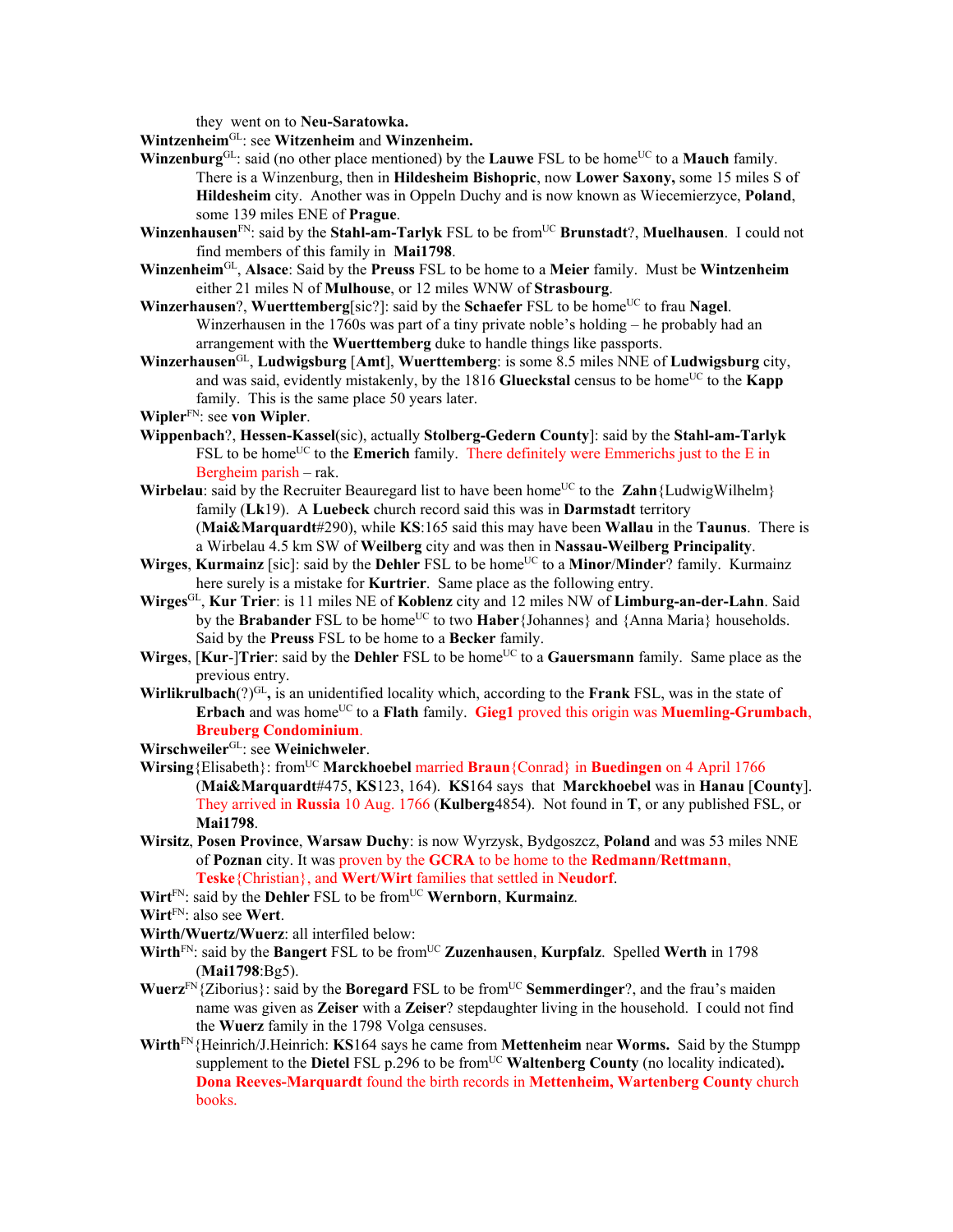- **Wirth/Wuertz/Wuerz**FN{Anna/A.Maria/A.Marg.}: on 8 Aug 1767 this widow of {J.Georg} with 3 children arrived in **Russia** said to be from **Dienheim** (**Kulberg**2996). Not in **T**. This widow of {J.Georg} with 3 children had settled at **Jagodnaja Poljana** FSL #55 by the Pleve version to be fromUC **Nidda**, while the Kromm version variously said they fromUC **Eichelsdorf, Nidda** [**Amt**] (**KS**165), or fromUC **Ober Lais, Nidda** [**Amt**], or fromUC **Burkhards** or **Eichelsachsen,** both in **Schotten** [**Amt**]. In 1798 at least 2 sons were still in **Jagodnaja Pojana** (**Mai1798:**Yp67).
- Wirth<sup>FN</sup>: said by the **Neidermonjou** FSL to be from<sup>UC</sup> **Breitenbach**. I could not find this family in the 1798 censuses.
- **Wuertz/Wertz**<sup>FN</sup>{Wilhelm}: said by the **Norka** FSL to be from<sup>UC</sup> **Isenburg** (no locality mentioned). In 1798 the family name was spelled **Wertz** and the wife's maiden name was given as **Hohlmann** (**Mai1798**:Nr174 and 83).
- **Wirth**{A.Elisabetha}: fromUC **Reppenshain** married **Guenter**{J.Heinrich} 8 July 1766 in **Buedingen**  (**Mai&Marquardt**#731). **KS**164 said she was fromUC **Rebgeshain** near **Lauterbach** (now in **Hesse**). When her husband arrived in **Russia** on 13 Sept 1766 he was accompanied by a wife named {A.Veronica} (**Kulberg**5580).
- **Wirth** {Hieronymus}: of<sup>UC</sup> **Unterschmitten** near **Nidda** died 15 July 1766 in **Buedingen** (**Mai&Marquardt**#1234). No further infomartion.
- **Wirth**{Johannes}: from<sup>UC</sup> **Burgsinn married Schmidt**{A.Maria} in **Buedingen** 25 April 1766 (**Mai&Marquardt**#591). On 8 Aug 1766 {Johann} and wife with no children arrived in **Russia**, said to be fromUC **Dienheim** (**Kulberg**4200). **KS**164 has "**Burgsinn** near **Gemuendin** near the **Main** [river]". Not found in any later source.
- **Wirth**{Lorenz}: **KS**164 says he came from **Bechtolsheim** near **Alzey** and that his wife was **Metzler**{A.Maria}.
- **Metzler**{A.Maria}: **KS**164 says she was wife to **Wirth**{Lorenz}.
- **Wirth**FN: this family name was found recorded in **Schlitz** marriage records 1762-1767; see **Flegel** trip.
- **Wirth**FN: also see **Wert**, **Werth**, **Werz, Wuertz,** and **Wurtz**.
- **Wirtheim, [Kurmainz**]: is 6 km ENE of **Gelnhausen**, and said by the **Grimm** FSL to be home<sup>UC</sup> (no locality mentioned) to a **Axthelm** family. Said by the Recruiter Beauregard's list to have been home<sup>UC</sup> to the **Ras**?{Jacob}family (Lk 93). They may have been **Luzern** first settlers.
- **Wirtz**<sup>FN</sup>: said by the **Schuck** FSL to be from<sup>UC</sup> **Shter**(?), **Briel/Breyell**(?). Later spelled **Wertz. Wis**: see **ter Wis**.
- **Wischef**(?)GL, **Maehren** [**Margraviate**]: an unidentified place said by the **Katharinenstadt** FSL to be home<sup>UC</sup> to a **Richter** family. There was a Wischau, Moravia, now Vyskov, Czech Republic, 202 km SE of **Prague**.
- **Wiseritz**(?)<sup>GL</sup>, **Boehmen**<sup>GL</sup>: said by the **Boaro** FSL to be home<sup>UC</sup> to an **Albutin**? family. There was a **Weseritz**, now Bezdruzice, Czech Republic.
- **Wisgemann**FN: said by the **Koehler** FSL to be the maiden name of frau **Macht**.
- **Wisinheim**? GL, **Romenburg**?: an unidentified place said by the **Brabander** FSL to be home<sup>UC</sup> to a **Schmidt**{Anton} family. There were places with names similar to Wisinheim in **Leiningen County**, **Kurpfalz**, and **Elsass**.
- **Wismar**GL: this seaport city is 52 km E of **Luebeck** city and as late as 1789 was still the principal city in a small exclave of **Sweden**!
- **Wissbaden** GL: aka **Wiesbaden**.
- **Wissembourg**GL, **Alsace**, some 20 miles W of **Karlsruhe**. See **Werzenburg**.
- **Wissmann**FN: the maiden name of the widow **Lauer** who came to **Bergdorf** from **Neckarzimmern**, **Mosbach** [**Amt**], **Wuerttemberg** as proven by the **GCRA** using **FHL** 1,189,217. See the **GCRA** book for detail.

**Wissmann**{J.Philipp}: **KS**164 says he came from **Mettenheim** near **Worms**. No further information. **Wissner**: see **Wiesner.** 

- **Wistein**?, [**Kur**-]**Mainz**: an unidentified place said by the **Schuck** FSL to be home<sup>UC</sup> to a **Napp** family. Pleve spelled this **Wiestein** in his first ttranslation.
- **Witebsk**, **Polen**: nka Vitsyebsk, **Ukraine**, 58 miles SE of Polozk, and said by the **Husaren** FSL to be homeUC to **Kamlowski**/**Kamlovski** and **Lankiewiez** families.
- **Witenbek**FN: see **Wittenbeck**.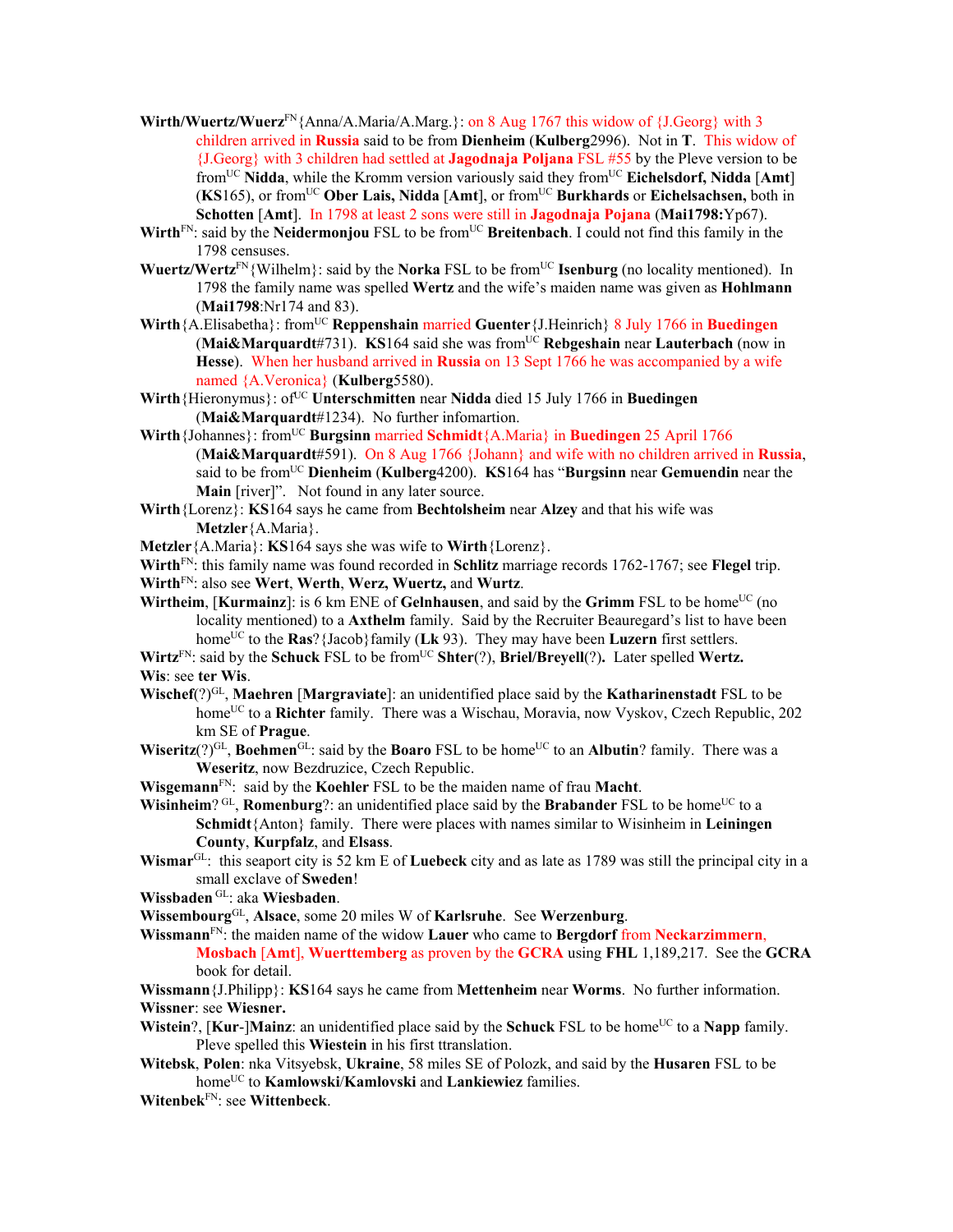**Witman**FN: see **Wittman**.

- **Witna**<sup>FN</sup>: said by the **Hoelzel** FSL to be from<sup>UC</sup> **Fell**, [**Kur-**]Trier, with his **Busch** wife and mother-in-law in the household. I could not find this family in the 1798 Volga censuses although Pleve said he found it under **Vitois**, I could not.
- **Witt**FN{Hans}: Lutheran fromUC **Hennstadt** in **Norderdithmarschen** he was assigned to a Danish German colony in July 1762 but did not show up there (**EEE** p.647). By July 1766 he had settled in **Bauer** FSL #14 which said he was from<sup>UC</sup> Kiel, Holstein. For 1798 see Mai1798:Br43.
- **Witt**FN: said by the 1798 **Lauwe** census to be the maiden name of frau Buss, the former frau **Wild** (**Mai1798**:Lw18).
- **Witt**?<sup>GL</sup>, **Sipachisch**?: an unidentified place said by the **Dreispitz** FSL to be home<sup>UC</sup> to a **Rupp** family. **Witteberge**GS: an unidentified country; see **Lanz**.
- **Wittelshofen**GL: is some 7 miles ESE of **Duenkelsbuehl**. It is said by the **Woehrd** ML to be near **Duenkelsbuehl** and to be home<sup>UC</sup> to the Schnabel woman who in 1766 married a **Lachert** man; by 1767 this couple was in B**oaro**; Stumpp spells it **Wittershofen** (**Mai&Marquardt**#787).
- **Wittenbeck**{Heinrich}: this 22-yr-old widower who was a wage laborer had settled at **Katharinenstadt**  FSL #176 by 27 Aug 1766, said to be from **Eckersdorf, Bayreuth**. No further information.
- **Wittenbeck/Witenbek**FN{Johann}: by 27 Aug 1766 he and his **Goetsch** wife {Elisabeth} had settled at **Katharinenstadt** FSL #39 said to be from<sup>UC</sup> **Eckersdorf, Bayreuth**. No further information.
- **Wittenbeck/Wettenbeck**{Johannes/Johann}: married **Schreiber**{Sophia Christine} in **Rosslau** 23 Sept 1765 (**Mai&Marquardt**#877 & **KS**164). By 27 Aug 1766 with wife{Sophia} and son he had settled at **Katharinenstadt** #40, said to be from **Eckersdorf, Bayreuth**. Not found in M**ai1798.**
- **Wittenberg**<sup>GL</sup>: an unidentified place said by the **Balzer** FSL to be home<sup>UC</sup> to a **Kiselmann/Kisselmann** family. Said by the **Boaro** FSL to be home<sup>UC</sup> to **Hahn** and **Heidemann** families. Said by the **Doenhof** FSL to be home<sup>UC</sup> to a **Roeber** family. Said by the **Neidermonjou** FSL to be home<sup>UC</sup> to **Hartmann**, **Lutz**{J.Georg}, and **Olgaten**? families. See the next several entries; in the FSLs, **Wittenberg** has sometimes been written for **Wartenberg County** or for **Wuerttemberg** …
- **Wittenberg**(sic.)<sup>GL</sup>, **Kurpfalz**: said by the **Bauer** FSL #53 to be home<sup>UC</sup> to **Reis**?{Imes}. A contemporary pastor says Reis and his **Knobloch** wife {Eva M.}were in **Mettenheim, Wartenberg** [**County**], where they had a daughter confirmed in 1763 (**Mai&Marquardt**#1248). So Wittenberg here should be read as **Wartenberg**.
- **Wittenberg**GL**,** [**Kur**]**sachsen**: a city now in **Sachsen-Anhalt** some 53 miles SW of **Berlin**, was where Martin Luther started the reformation; a former Duchy which in the 1760's had been subsumed by **Kursachsen.** Said by the **Boaro** FSL to be home<sup>UC</sup> to a **Hahn** family. Said by the **Lauwe** FSL to be homeUC to a **Goeringen** family, and possibly to a **Schmidt** family. Said by the **Orlovskaya** FSL to be home<sup>UC</sup> to a **Nickelson** family. Said by the **Rosenheim** FSL to be home<sup>UC</sup> **Rosenheim** {Carl Christian} and {F.Gotthelf} families. Said by the **Urbach** FSL to be home<sup>UC</sup> to a **Roeder** family.
- **Wittenberg**GS: sometimes this should be read as **Wartenberg**, e.g. see **Meisenheim**GL**, Wittenberg**; sometimes it should be read as **Wuerttemberg**, e.g. see **Waltenbuch, Wittenberg**. Except for the **Galka** FSL which uses it in a very odd way: most localities it mentions as being in an apparently fictional **Wittenberg** country were widely scattered in **Kursachsen**, and one was in an isolated piece of **Kurpfalz** 11 miles ESE of **Darmstadt** city – all seeminly unrelated and not near the city of **Wittenburg**, **Kursachsen**.
- **Wittenberg Duchy**GS: a medieval duchy which in 1356 became **Kursachsen**.
- **Wittenberger**<sup>FN</sup>: said by the **Walter** FSL to be from<sup>UC</sup> **Landauk, Frants**.
- **Wittenborn**<sup>GL:</sup> an unidentified place said by the **Paulskaya** FSL to be home<sup>UC</sup> to an **Eif** family. Kuhlberg said this was in **Hessen**. I do not find such a place but there was a **Wittgenborn** in **Isenburg** some 7 miles E of **Buedingen** city.
- **Wittendorf** GL: an unidentified place said by the **Bettinger** FSL #4 to be home<sup>UC</sup> to **Danecker** {J.Georg} and possibly to a **Richter** family.
- **Wittendorf**, **Freudenstadt** [**Amt**], **Wuerttemberg**: is 4.5 miles SE of **Freudenstadt** city, and was proven by the **GCRA** to be home to the **Eberhard**/**Eberhardt**{Matthaeus,Friedrich,Georg} family that settled in **Neudorf**.
- **Wittenrot**?<sup>GL</sup>: an unidentified place said by the **Boregard** FSL to be home<sup>UC</sup> to a **Wurst** family. This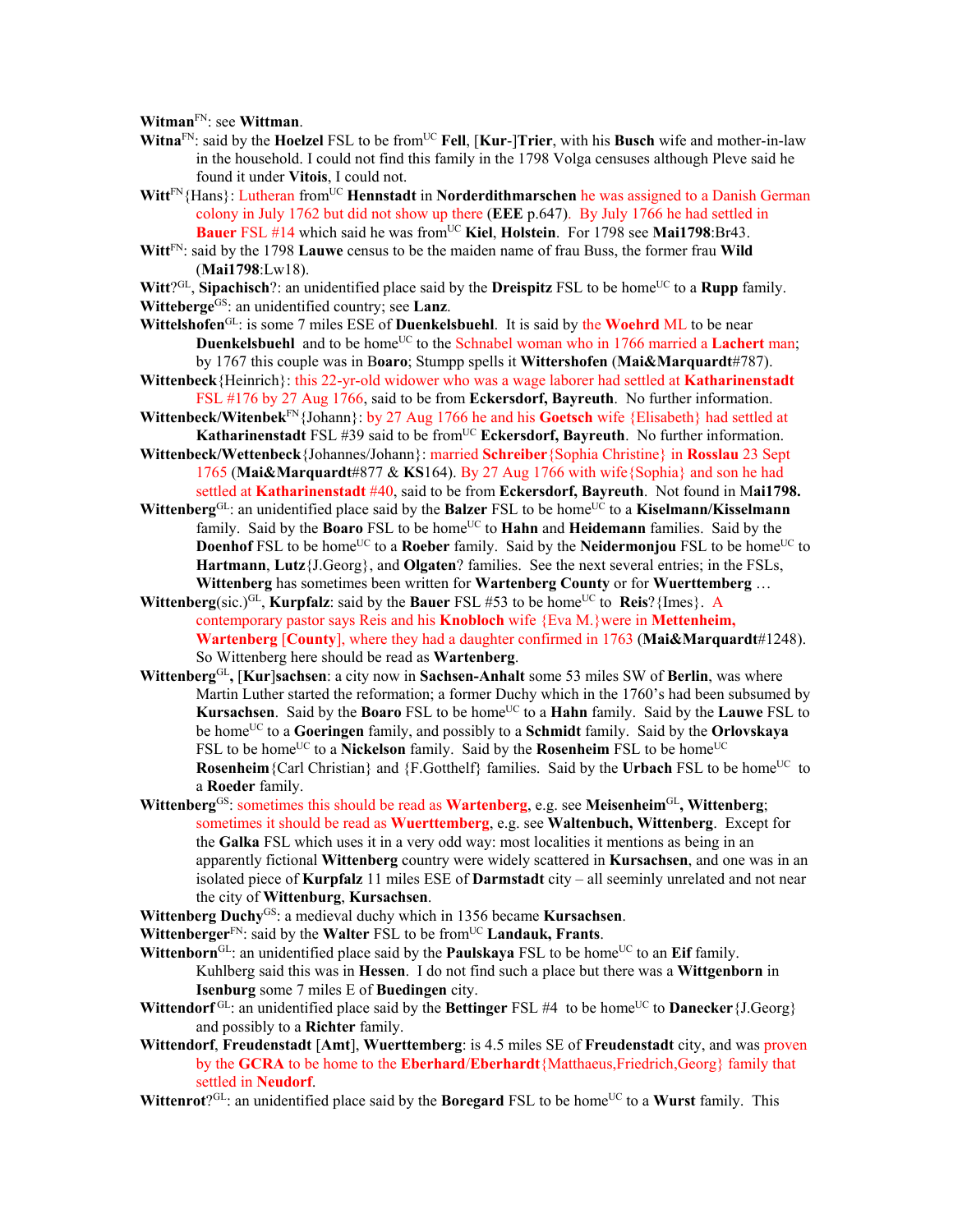might have been **Wickenrodt** some 26 miles WSW of **Bingen** city.

- **Witterau: Kulberg138** said this was home<sup>UC</sup> to **Lange**{Friedrich+w} Reformed . Surely this really was Wetterau which was a geographical designation, not a political one.
- **Witterker**FN: see **Wiederkehr**.
- **Wittershausen**, **Horb** [**Amt**], **Wuerttemberg**: is 9 miles SSW of **Horb-am-Neckar**, and was proven by the **GCRA** to be home to a **Kammerer**/**Kamerer** family that settled in **Neudorf**.
- **Wittershofen**GL: see **Wittelshofen**.
- **Wittgenborn**?GL, [**Isenburg County**]: is 7 miles E of Buedingen city, and said by the **Neidermonjou** FSL to be homeUC to a **Koehler**{Ludwig} family. Kuhlberg said this was in **Isenburg**.
- **Wittgenborn**GL: also see **Wittenborn**.
- Wittgenstein-Berelburg County<sup>GS</sup>: was a small country extending from near the headwaters of the Eder river to near the headwaters of the Lenne river on the southern edge of **Westfalen Duchy**.
- **Wittheft** FN: said by the **Schulz** FSL to be from<sup>UC</sup> **Berlin**, **Preussen** [**Kingdom**]. I could not find them in **Mai1798**.
- **Wittheft** FN: the wife was said by the **Schulz** FSL to be from<sup>UC</sup> Altenau, Daenemark [Kingdom]. I could not find her in **Mai1798**.
- **Wittich**{K.Margareta}: born about 1799 in **Neustatz (Peterwardein), Bataschka, Hungary** married **Gaup/Gaub/Gaupp**FN{J.Friederich, son of J.Jakob} (**Glueckstal** Death Records 1859 in **FHL** 1884093/2).
- **Wittich**FN{Philipp}: listed in the **Bergdorf** 1858 census (**KS**:668) and in the **Glueckstal** 1816 census (**KS**:675), without origin, although **KS**:488 says they were fromUC **Tuebingen**, **Wuerttemberg**. However, the **GCRA** found sources indicating that this family was in **Zweibruecken**, **Pfalz** in 1780, in **Niedershausen**, **Oberlahnkreis** [**Amt**], **Hesse** somewhat later, in
	- **Peterswardein**/**Petrovaradin**, **Neusatz** (**Novi Sad**), **Hungary** in 1797, and in **Hellefelde, Posen Province**, **Suedpreussen** in 1801, all before ending up in in **Bergdorf**. See the **GCRA** book for more detail.

**Wittig**<sup>FN</sup>: said by the **Paulskaya** FSL to be from<sup>UC</sup> **Wachbach** with **Stein** stepsons in the household.

- **Wittig**{JoachimChristian}FN: listed with his **Oshevald** wife in the 1772 **Pobochnaya** first settlers' list (pb2) with no origin mentioned ; for a daughter in 1795 see **Mai1798**:Mv2333; for 1798 see **Mai1798**:Pb26,18 and Nr106.
- **Wittke**<sup>FN</sup>: said by the **Kratzke** FSL to be from<sup>UC</sup> **Stralsund**, **Schwedisch Pommern.**
- **Wittlich<sup>GL</sup>, Kurtrier**: said by the **Mariental** FSL to be home<sup>UC</sup> to **Dinkel**, **Kappes**, and **Martis** families. Same place as the next entry.
- **Wittlich**<sup>GL</sup>, Trier: is some 20 miles NE of Trier city, and said by the **Volmer** FSL to be home<sup>UC</sup> to a **Roskopf/Grosskopf**? family.
- **Wittman**<sup>FN</sup>: said by the **Rohleder** FSL to be from<sup>UC</sup> **Amberg**. Spelled **Wittmann** and maiden name of the wife given as **Lederhos** in 1798 (**Mai1798**:Rl19, Mt2).
- **Wittmann**FN: not found in an FSL but was in the 1775 **Grimm** census #163. For 1798 see **Mai1798**:Gm8 and 25).
- **Wittmann**<sup>FN</sup>: said by the **Herzog** FSL to be from<sup>UC</sup> **Regensburg**.
- Wittmann<sup>FN</sup>: said by the **Holstein** FSL to be from<sup>UC</sup> **Nelzinei**(?), **Darmstadt**. Later also spelled **Wiedemann**.
- **Wittmann**<sup>FN</sup>: said by the **Kano** FSL to be from<sup>UC</sup> **Reinberg**. For 1798 see **Mai1798**:Wm24.
- **Wittmann**<sup>FN</sup>: said by the **Preuss** FSL to be from<sup>UC</sup> **Hammerstein, Kurpfalz**.
- **Wittmann/Wiedemann** {Hans/ J. Georg}<sup>FN</sup>: son of **Wiedemann** {J. Georg Sr.}, from<sup>UC</sup> **Kuernbach Condominum** (a creature of **Kuernbach, Hessen Darmstadt Landgraviate** and **Gueglingen Amt, Wuerttemberg)**, arrived at **Flensburg, Schleswig Royal Duchy** in June 1762. With his **Legeler** wife {Catharina} and son, he reregistered in a Danish German colony as late as April 1765 (**EEE** p.645). Not in **Kulberg** or in **T**. By July 1766 they were settled in **Reinwald** FSL #12 which said he was from<sup>UC</sup> **Killingen**[sic?), **Wuerttemberg** [Duchy]. This family in 1768 went to **Doenhof** according to the **Reinwald** FSL, and in **Mai1798** they were living at **Mai1798**:Kt17 under the name **Wittmann**.
- **Wittmann/Widmann/Wiedmann**{Wendell}FN: Lutheran from **Spoeck, Baden-Durlach Margraviate**, arrived at **Schleswig city, Schleswig Royal Duchy** in May 1761. By July 1766 they were settled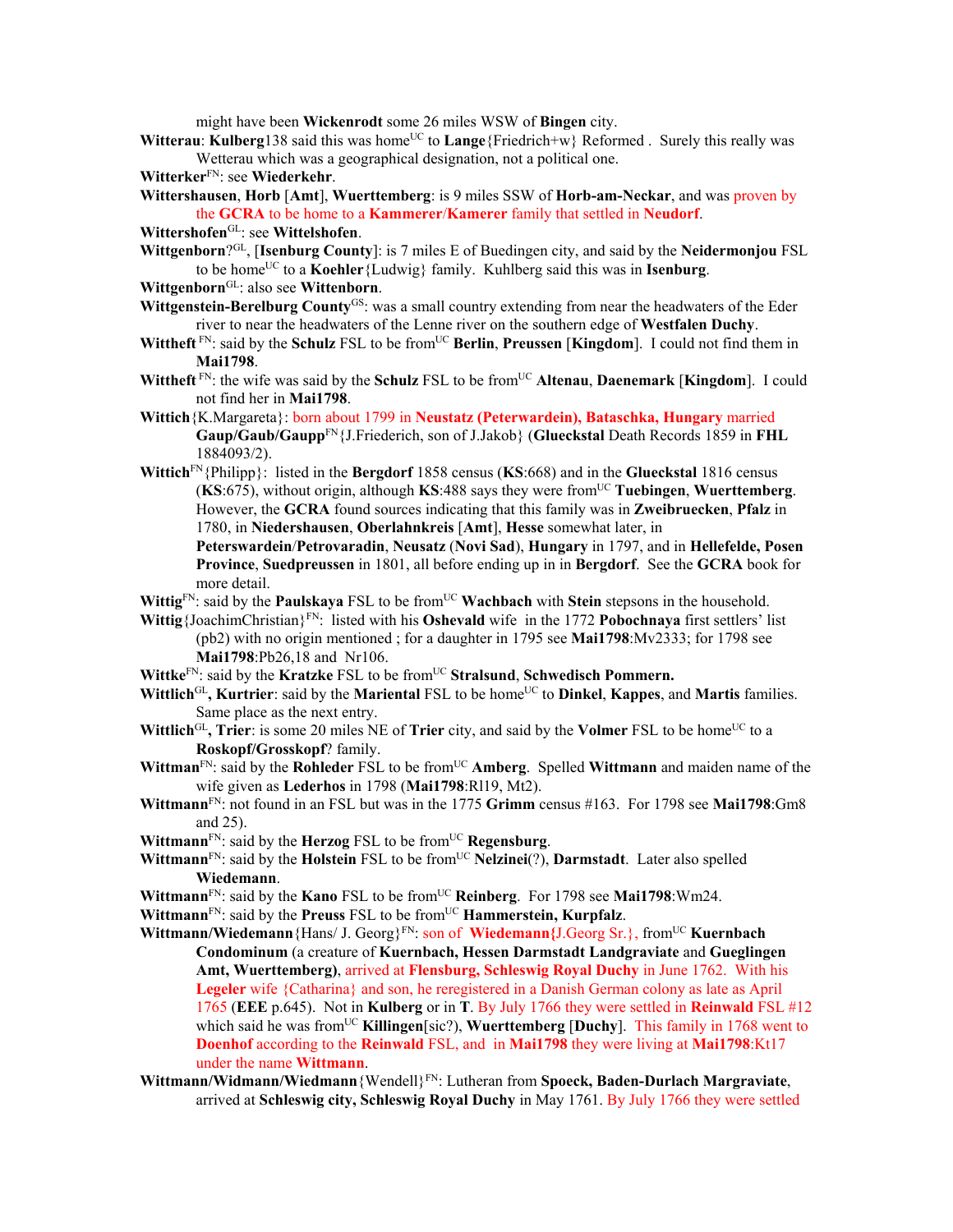in **Reinwald** FSL#37 which said he was from<sup>UC</sup> [Baden-]Durlach [Margraviate]. I could not find this family in the 1798 census index.

- **Wittmann**<sup>FN</sup>: said by the **Schwed** FSL to be from<sup>UC</sup> **Berlin**, **Preussen**. I could not find them or likely descendants in **Mai1798**.
- **Wittmann**FN: said by the 1798 **Stahl-am-Tarlyk** census to be the maiden name of frau **Brunckhorst**  (**Mai1798**:St3).
- Wittmann<sup>FN</sup>: Frank Jacobs says Prof. Pleve says an [unnamed] FSL says such a family came from<sup>UC</sup> Reischburg, Austria.
- **Wittmann**FN: also see **Widmann** and **Wittman**.
- **Wittmann**VV (aka **Solothurn**, **Solotoje**): a Roman Catholic German colony founded in 1767, moved in 1770, on the eastern side of the Volga river not far from **Rosenheim**. To the best of my knowledge no copy of its First Settlers' List has been found and published. Anyone learning of such a document, please let us know immediately. However, we have origin information on a few of its first or nearly first settlers – this information is available in "Kolonisten des Lokators **Beauregard,** die voruebergehend in anderen Kolonien angesiedelt wuerden" in pages 349-380 of Pleve, Einwanderung …, vol.4. The numbers in parens below indicate the position of a family in that list, identified in this Index as **Lk**. In addition, we have names of some who probably were first settlers here because either other colonies said they moved in from **Wittmann** or they were living in **Wittmann** in 1798 – and in both cases I found no record saying they had moved to **Zug** from any other village, and they were not found in any printed FSL; in the list below such families are of unknown origin and have no number in parens following their name. Placenames in italics are taken from Kuhlberg lists as printed in the Pleve books.
	- from **Arnweiler**?: (**Katzendorn**{Matthias}132);
	- from **Basenstein**?: (**Katzendorn**{Carl}123, and maybe **Stock**{Johannes}23a);
	- from **Bassenheim** [**Barony**?] **Schumann**{Heinrich}77);
	- from **Burinos**?: (**Wellinger**{J.Adam}69);
	- from **Kerzenheim**, [**Nassau-Weilburg Principality**]: (**Mueller**{J.Heinrich}107);
	- from [**Kur**-]**Mainz**: (**Klein**{Conrad}111);
	- from **Orb**, [**Kurmainz**]: (**Bittel**{Caspar}124);
	- from **Pfaffenwiesbach**, [**Walbott Barony**]: (**Anfang**{FranzAnton}106);
	- from **Rebsdorf**, [**Isenburg-Birstein Principality**]: (**Boos**{Caspar}126);
	- from **Schuesselfeld**?, *Bamberg*[sic]: (**Gillich**?{Erhardt}133;
	- from **Wernborn**, *Bassenheim* [*Barony*]: **Dinges**{Anton}108.
	- The following were listed in other colonies in 1798 but were said to have come from **Wittmann** and thus may represent **Wittmann** first settler families: **Beidorf**{Margaretha},
		- **Engel**{Konrad}, **Goetz**{Dorothy}, **Stengel**{Elisabeth};
	- These were listed in **Wittmann** in 1798 with no previous colony indicated, and thus may represent **Wittmann** first settler families: **Leindecker**/**Leidecker**{Konrad}.
- **Wittmayer** FN: said by **KS**:488 to have gone to **Glueckstal**; the **GCRA** thinks he may have come from **Pforzheim**, but does not confirm him in **Glueckstal**; see their book.
- **Wittmer**FN: arrived in South Russia in 1819; later settled in **Gueldendorf, Odessa**; family records found by **Curt Renz** in **Eppinen, Eppingen Amt, Wuerttemberg**.
- **Wittrich**? FN: said by the **Schoenchen** FSL to be from<sup>UC</sup> **Nassau** [**Principality**] no locality mentioned. Spelled **Winterich** in 1798 (Mai1798:Sn21(the wife's maiden name was given as **Erhard**)).
- **Wittwaeger**FN, see **Wittwerger**.
- **Wittwerger/Wittwaeger**FN{G.Frantz/G.Franz}: fromUC **Aurach**(?), **Wuerttemberg** in **Buedingen** married **Leonhard**{Dorothea} 13 May 1766. By 1767 **Wittwerger**(?){G.Franz}, wife.{A.Dorothea} and their infant daughter had settled at **Frank** FSL #58, he said to be from **Aurach**(?),
	- **Wuerttemberg** (**Mai&Marquardt**#638). Not found in **Kulberg** or **T.** Not found in 1798. **Doris Evans** says this man's origins were confirmed in research done by Ruth Froelke for the Frank Research Fund: he was born 1743 in **Sprendlingen**.
- **Wittziengen**<sup>GL</sup>: an unidentified place said by the **Warenburg** FSL to be home<sup>UC</sup> to a **Diener** family.
- **Witzbarch**( $?$ )<sup>GL</sup>, is an unidentified locality which, according to the **Frank** FSL, was in the state of **Erbach** and was home<sup>UC</sup> to an **Olt** family.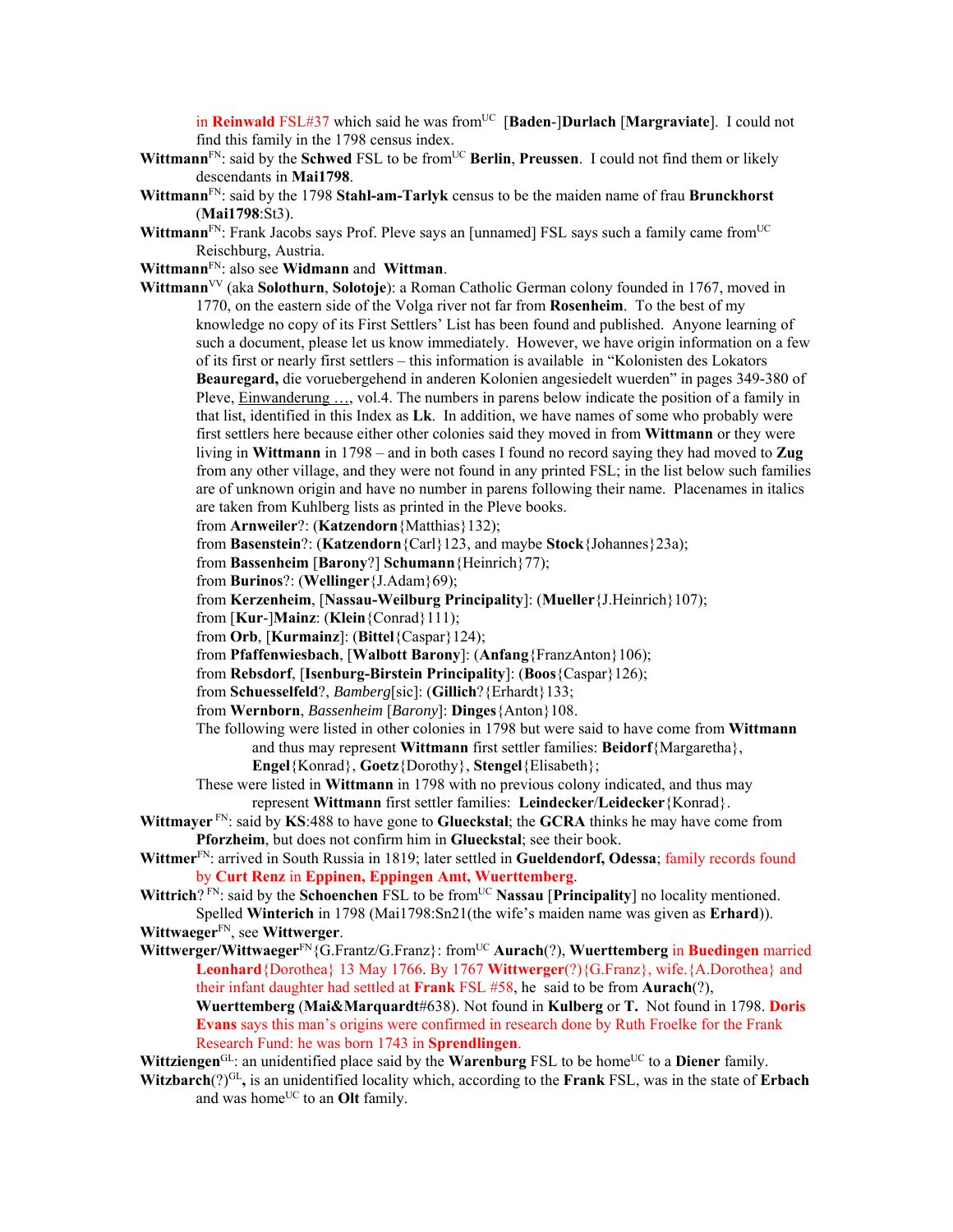- **Witzel**FN: this family name was found recorded inboth **Schlitz** and in **Tann** marriage records 1762-1767; see **Flegel** trip.
- **Witzenhausen**: an unidentified place said to be near **Wiederode** (**Mai&Marquardt**#683).
- **Witzenhausen**FN: said by the 1798 **Orlovskaya** census to be the maiden name of frau **Wagner** (**Mai1798**:Or49). This is the same place as the next entry.
- **Witzenhausen** [**Amt**?], **Hessen-Kassel Landgraviate**: is 27 km E of **Kassel** city.
- **Witzenheim**<sup>GL</sup>: an unidentified place said by the **Boregard** FSL to be home<sup>UC</sup> to an **Auze** family. There was a **Wintzenheim** 21 miles N of **Mulhouse**, and one 12 miles WNW of **Strasbourg**, and a **Winzenheim** 1.5 miles N of **Bad Kreuznach**.
- **Witzler**{A.Maria}: **Brent Mai** proved her home was **Rossdorf** (**bei Darmstadt**) where she married **Friedrich**{J.Adam} and bore their children. They later moved to **Laub** FSL (#14).
- **Wixler**FN: see **Wikeler**.
- **Wnikat**?<sup>GL</sup>: an unidentified place said by the **Boregard** FSL to be home<sup>UC</sup> to a **Neumann** family.
- **Wochern, Lothringen:** an unidentified place said by the **Hoelzel** FSL to be home<sup>UC</sup> to a
	- **Schmidt**{Nikolaus} family. It seems likely that this was Wochern which is some 14 miles SE of **Luxembourg** city and some 5 miles W of Merzig, Saarland. However, in a nearly contemporary map this place looks like it was 2 miles N of the Lothringen border situated so that it might have been in either a small Barony, in Kurtrier or in Luxembourg Duchy.
- **Woddow** {Peter}<sup>RN</sup>: researches a variety of different German-Russian origins.
- **Wodie/Wodil**{Nicolaus}: married **Wedia**{Catharina} in **Rosslau** 9 January 1766

(**Mai&Marquardt**#1006). **KS**165 has **Wodil** and has the wrong year: 1765). Not found in any later source.

- **Wodischal**FN: said by the **Urbach** FSL to be from<sup>UC</sup> **Prenzlau**, [Kur-]Brandenburg.
- **Wodischal**<sup>FN</sup>: his wife was said by the **Urbach** FSL to be from  $\overline{UC}$  **Berlin**.
- **Wodjanoi Bujerak**<sup>VV</sup>: a variation of the Russian name for **Stephan**<sup>VV</sup>.
- **Wodjanoy Buyarak**VV: a variation of the Russian name for **Stephan**VV.
- **Woege**{J.Georg}: **KS**165 said he came from **Mornshausen** near **Gladenbach** and had a wife and 2 sons. No further information.
- **Woehrd**GL: is a neighborhood within **Nuernberg**, **Bavaria** where several colonists on their way to Russia married. The ML is in **Mai&Marquardt** #765-830.
- **Woelfersheim**: is 8 km NE of **Friedberg** city. **KS**124 says **Daub**{J.Jost} left here for Russia. No date given and I have not found him in any published FSL.
- **Woelferlingen**GL, [**Wied-Runkel County**]: is some 17 miles NE of **Koblenz** city, and said by the **Orlovskaya** FSL to be home<sup>UC</sup> to a **Kraemer** family. Kuhlberg said this was in the state of **Runkel**.
- **Woelk**{Katharina}FN: in 1798 she was said to have come from **Rosenheim** (Pl26) but I cannot find her in any FSL.
- **Woelkershain-bei-Remsfeld**, [**Hessen**-**Kassel Landgraviate**]: an unidentified place said by the **Phillipsfeld** FSL to home<sup>UC</sup> to a **Schneider** {Michael} family. See **Remsfeld**.
- **Woelter**: filed amongst the **Walter** folk.
- **Woerlitz**<sup>GL</sup>: is now in **Sachsen-Anhalt** some 9 miles WSW of **Wittenberg** city, and said to be home<sup>UC</sup> to the **Roenecke** family that went to **Boaro** (**Mai&Marquardt**#1140). **Reinhard**FN: said by the **Boaro** FSL to be fromUC **Kumpelstadt**(?). Spelled **Reinhardt** in 1798 (**Mai1798**: Mn02).
- **Woerlitz** GL, [**Anhalt**-]**Dessau** [**Principality**]. this surely is the same place as the previous entry. Said by the **Boaro** FSL to be homeUC to **Bauer** family (a **Woehrd** ML says he was fromUC **Geroldshofen (Mai&Marquardt**#794)). Said by the **Orlovskaya** FSL to be home<sup>UC</sup> to a **Konrad** family. A contemporary record said the solder, **Conrad**{Johannes}, left from here, but I have been unable to find him in any published FSL or in **Mai1798**.
- **Woerner** FN: see **Werner**.
- **Woerth** [**Amt**] GL, **Elsass**: is some 11 miles SW of **Wissembourg** city and was a District administrative center.
- **Woerth-am-Main**GL, **Bavaria**: see **Verg**.
- **Woerth-am-Main**GL, **Mainz**: is some 12 miles S of **Aschaffenburg** in **Bavaria** and said by the **Pfeiffer** FSL to be home<sup>UC</sup> to a **Degent**? family.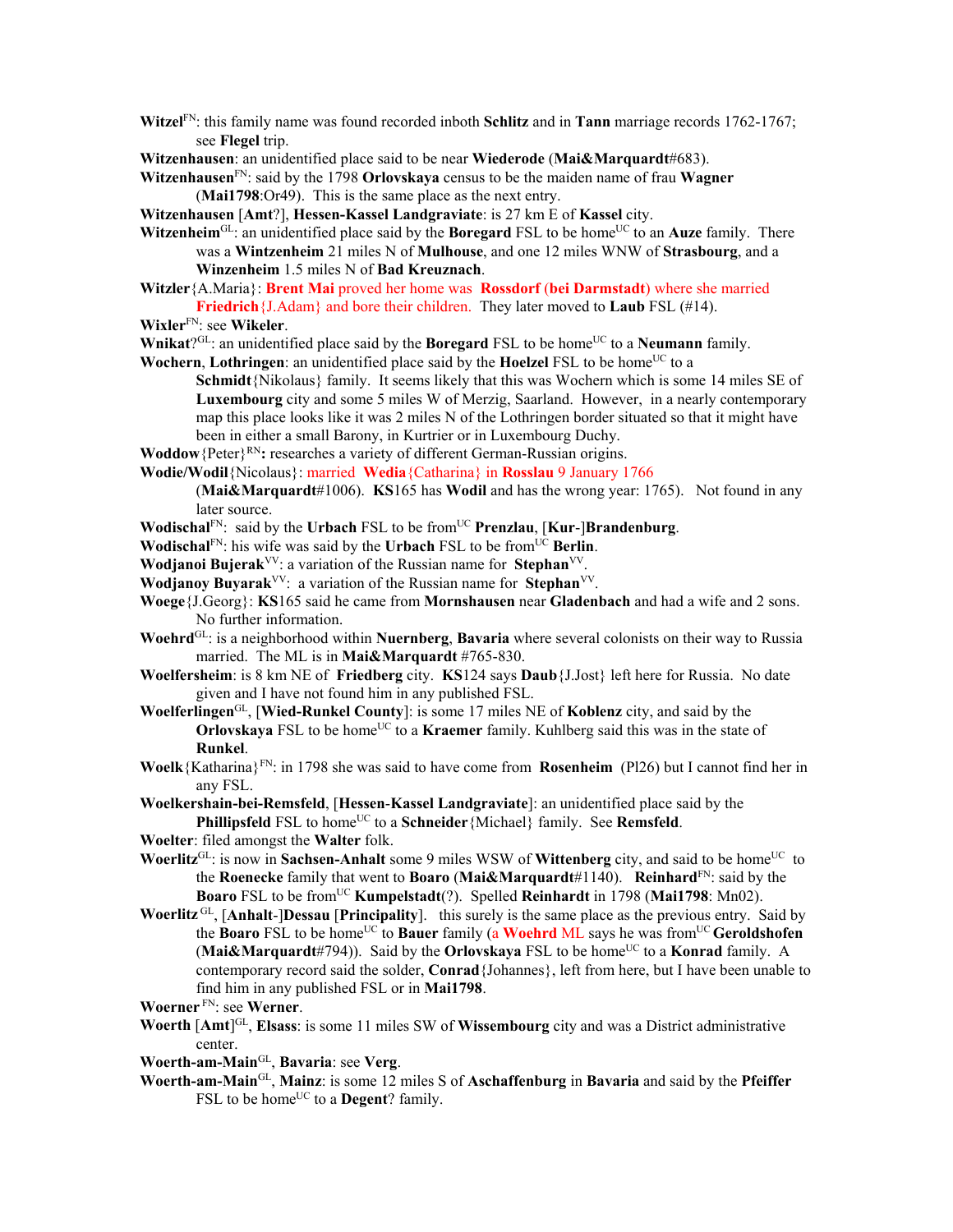- **Woeschbach**GL**, Baden-Durlach** is 7.7 miles E of **Karlsruhe** and is said by the **Roethling** FSL to be home<sup>UC</sup> to a **Konrad** family.
- **Woessingen**?, **Grafschaf Durlach** [surely this is sic for **Markgrafschaft Baden-Durlach**]: said by the **Rosenheim** FSL to be home<sup>UC</sup> to a (**Hartmann**{Gottfried} family. This is the same place as the next entry, except 50 years earlier.
- **Woessingen**GL, **Karlsruhe** [**Amt**], **Wuerttemberg** [**Kingdom**]: is some 10 miles E of **Karlsruhe** city and proven by the **GCRA** to be home to the **Huft** family which went to **Bergdorf**; see their book for more details.
- **Woewot**? FN: said by the **Schulz** FSL to be from<sup>UC</sup> Osterode, [Magdeburg Duchy], Preussen [Kingdom]. I could not find them in **Mai1798**.
- **Woewot**?FN: the wife was said by the **Schulz** FSL to be from<sup>UC</sup> **Danzig** [Free City]. I could not find her in **Mai1798**.
- **Wogau<sup>FN</sup>: said by the Katharinenstadt** FSL to be from<sup>UC</sup> **Kloster Leichtstaedte**(?)/**Leuchstadt**, **Warenburg/Ballenheim**.
- **Wohlau**: an unidentified place said by Recruiter Beauregard's list to have been home<sup>UC</sup> to the **Kern**[Baltasar} family (**Lk**11). There is one such place in Germany and two in what formerly were Prussian lands, now Poland.
- **Wohlender**<sup>FN</sup>: said by the **Grimm** FSL to be from<sup>UC</sup> **Gerden**(?) (no locality mentioned).

**Wohlert** FN: see **Volert**.

- **Wohlgeschaffener**{Johann}: son of the former {Thomas} of<sup>UC</sup> **Muenderking** near **Regenspurg married Muszner**{M.Sophia} in **Woehrd** 2 May 1766 (**Mai&Marquardt**#791). **KS**165 has **Muendling**  near **Donauwoerth** Not found in any later source.
- Wohlhauer<sup>FN</sup>: said by the **Shcherbakovka** FSL to be from<sup>UC</sup> **Saalburg**. For 1798 see Mai1798:Sv16 and 20.
- **Wohlmann**FN: see **Wollmann**.
- **Wohlschleier**?<sup>FN</sup>: said by the **Anton** FSL to be orphans from<sup>UC</sup> **Zweibruecken**, **Kurpfalz** living with pastor J. Eckel [who is not listed in the FSL]. Spelled **Wohlschleger** in 1798 (**Mai1798**:An16) as well as **Wohlschleier**? (St10).
- **Wohlschleger**: see **Wohlschleier**.
- **Wohnbach**: is 11 km NNE of **Friedberg** city.
- **Wohnfeld**, [**Hessen-Darmsstadt Landgraviate**]: is 9 km ENE of **Laubach** city and was said by the **Stephan** FSL to be home<sup>UC</sup> to **Baecker**/ {J.Conrad}, **Stephan**{Andreas} and **Stuertz** families.
- **Wohnbach**GL, [**Solms-Hungen**]: where the father of the **Trupp** man who went to **Frank** died.
- **Wohnfeld**: an unidentified place said by the **Stephan** FSL (#8) to be home to **Mohr**{Andreas} who was misnamed in the FSL as **Stephan**{Andreas}.
- **Wohr**{Leonhard}: from<sup>UC</sup> **Strassburg** married **Mertz**{Catharina Elisabeth} in **Friedberg** 23 April 1766 (**Mai&Marquardt**#335). Not found in any later source.
- **Woitt**FN: see **Vogt**, **Voit** and **Wodt**.
- **Wolet**?<sup>FN</sup>: said by the **Dreispitz** FSL to be from<sup>UC</sup> **Hefnerhessel**, **Wittenberg**. In 1798 the family name was spelled **Volet** (**Mai1798**:Dr12).
- **Wolet** FN: also see **Volert**.
- **Wolf**<sup>FN</sup>: said by the **Bauer** FSL to be from<sup>UC</sup> **Oberdorf**(?), **Elsass**. For 1798 see **Mai1798**:Br 31 and 2.
- **Wolf**FN{Konrad}: a widower said by **Kuhlberg**2609 and the **Belowescher Kolonien** FSL to be fromUC **Isenburg** (no locality or country indicated) who married a **Bartholomaius** woman.
- **Wolf** FN {Elias}: listed in the **Bergdorf** 1858 census (**KS**:667, 490) without origin. Origin in **Weinsberg**, **Heilbronn** [**Amt**], **Wuerttemberg** was proven by the **GCRA** using **FHL**(1,346,065-6). See the **GCRA** book for more details.
- **Wolf**FN{J.Gottfried & J.Christopf}: said by the **Boaro** FSL (#92) to be fromUC **Schleiz**, [**Kur**-]**Sachsen**. Using parish records, **David F. Schmidt** proved their births in **Schleesen, Kursachsen**. I could not find this family in the 1798 Volga censuses.
- **Wolf**FN: a stepson listed by the **Boregard** FSL in the **Risch** household.
- **Wolf**<sup>FN</sup>: said by the **Doenhof** FSL to be from<sup>UC</sup> **Darmstadt** (no locality mentioned).
- **Wolf**{J.Fried.}: married in **Glueckstal** and origin in **Unterlenningen**, **Kirchheim** [**Amt**], **Wuerttemberg** was proven by **GCRA** using **FHL** 1,055,827; see their book for detail.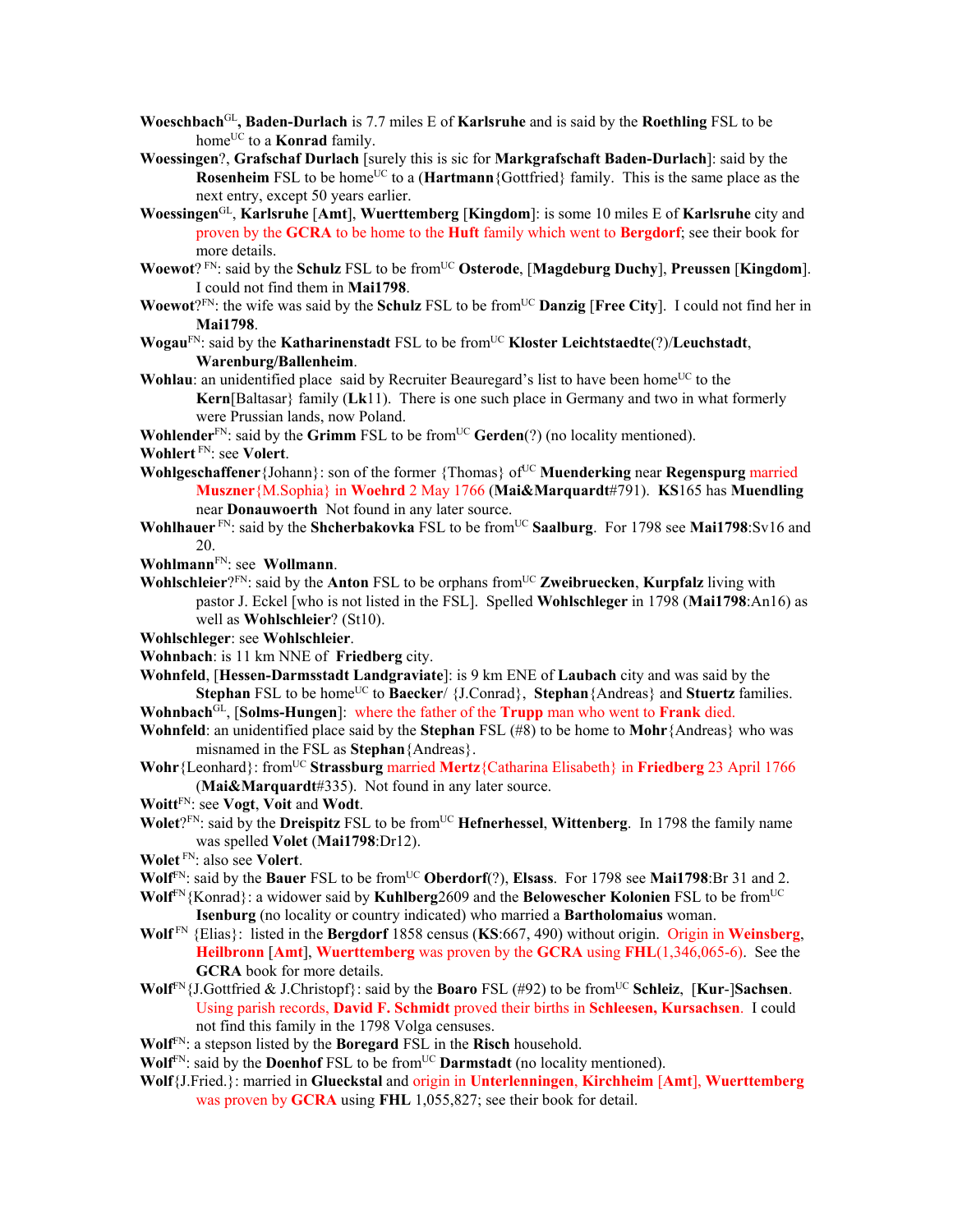$W$ olf<sup>FN</sup>: said by the **Graf** FSL to be from<sup>UC</sup> **Mannheim**, **Kurpfalz**.

**Wolf**FN: said by the **Graf** FSL to be fromUC **Zindenfels**, **Kurpfalz**.

- $W\text{off}^{\text{FN}}$ {Georg}: said by the **Grimm** FSL to be from<sup>UC</sup> **Isenburg** (no locality or country mentioned). Not listed in **Kuhlberg**.
- **Wolf/Wolff/Wulf**FN{H.Daniel, J.Bernhard, & J.Jacob}: using LDS Film #1190558 Corina **Hirt** found that Wolff{H.Daniel} and {Susanna} Catharina Maria} had seven known children four of them baptized in Geogenhausen during 1748-1760. from<sup>UC</sup> Hessen-Darmstadt Landgraviate, arrived at **Flensburg, Schleswig Royal Duchy** in June 1762. With wife {Susanna Catharina} and 7 children, he applied for permission to leave **Denmark** in April 1765 and left for **Russia**. Before 1775 at least two sons had settled in **Grimm** (1775 census #44 & 86, son {J.Bernhard} in the former and son {J.Jacob} in the latter (**EEE** p.648). In 1798 these two were still in **Grimm** (**Mai1798**:Gm19 & 77), two sons of theirs were also still in **Grimm** while a daughter of {J.Bernhard} was in **Moor** (**Mai1798**:Gm19 & 24, Mv808, Mo50).
- **Wolf**FN{Bernard, Jacob}: not found in an FSL but were in the 1775 **Grimm** census #44 and 86. For 1798 see **Mai1798**:Gm77 and 19).
- **Wolf** FN: said by the **Hildman** FSL to be the maiden name of frau **Weiss**.
- **Wolf** FN: said by the **Jost** FSL to be fromUC either **Hamburg** or **Homburg**.
- **Wolf** FN {Matthias/Friedrich}: listed in the **Kassel** 1816 (#1) census and in **KS**:490 without origin, but said by the **Bergdorf** 1858 census (#172) to have been from **Schanbach**, **Esslingen** [**Amt**], **Wuerttemberg**. However, using **FHL**(756,807-9 and fiche#068,791-3) the **GCRA** proved the family's origin in **Rountzenheim**, **Roppenheim parish**, **Bischweiller** [**Amt**], **Elsass** and their briefer stay in **Sessenheim**. This family first settled in **Kassel** (**KS**:685) and later **Bergdorf**.
- **Wolf**FN: said by the **Katharinenstadt** FSL to be fromUC **Statzbach(?), Wuerzburg** with a **Keifer** wife fromUC **Eisenheim**. In 1798 his wife is listed as a **Fetzer** (**Mai1798**:Ka65).
- **Wolf**FN: said by the **Koehler** FSL to be the maiden name of frau **Habicht**.
- Wolff<sup>{Eliesabetha Barbara}: from<sup>UC</sup> Sellerod married **Boecher**{Anton} in **Buedingen** 11 April 1766</sup> (**Mai&Marquardt**#521). **KS**165 says she was fromUC **Sellnrod** near **Schotten**. Not found in **Kulberg** or **T**. By August 1767 they had settled in **Kraft** FSL #24.
- **Wolf/Wolff<sup>FN</sup>{Friedrich}: the Buedingen ML says he was from<sup>UC</sup> Weiler-an-der-Nahe and married 5** June 1766 **Paul**{A.Eliesab.};by 1767 this couple had settled at **Kraft** FSL #49; in 1775 at **Norka**  110; in 1798 at **Norka** 115 (**Mai&Marquardt**#682). Said by the **Kraft** FSL #49 to be fromUC **Weiler, Isenburg**. Not listed in **Kuhlberg**.
- **Wolf<sup>FN</sup>: said by the Kratzke FSL to be from<sup>UC</sup> Stendal/Stedal<sup>GL</sup>, Brandenburg.**
- **Wolf**FN: the **Rosslau** ML says a **Wolf** woman married a **Hahnhart** man in 1766, no origin given for either; by 1767 this couple was in **Kutter**; Stumpp says the wedding was in 1765 (**Mai&Marquardt**#978).
- **Wolf**<sup>FN</sup>: said by the **Mariental** FSL to be from<sup>UC</sup> **Mainz** (no locality mentioned).
- **Wolf**<sup>FN</sup>{Christoph}: said by the **Moor** FSL to be from<sup>UC</sup> **Isenburg** (no locality or country indicated). Not in **Kuhlberg**.
- **Wolf**FN: given as the maiden name of **Bott** in the 1798 **Mueller** census (**Mai1798**: Ml08).
- **Wolf** FN: said by the **Neidermonjou** FSL to be from<sup>UC</sup> [Hessen-]Darmstadt. For 1798 see Mai1798: Nm30,44.
- **Wolf**{Friedrich}: father of {Elisabeth} who settled as an orphan girl at **Norka** FSL #122 in the **Juenger**  household
- **Wolf**FN: said by the **Norka** FSL to be the orphaned daughter of Friedrich Wolf living in the **Staerkel** household. I could not find her in the 1798 Volga censuses index.
- **Wolf**<sup>FN</sup>: said by the **Preuss** FSL to be from<sup>UC</sup> **Ateleng** $(?)$ , **Kur Trier**.
- **Wolf**<sup>FN</sup>: said by the **Reinhard** FSL to be from<sup>UC</sup> **Barg**?, [**Kur-**]Brandenburg. I could not find this family in the 1798 Volga censuses index.
- Wolf<sup>FN</sup>: the wife was said by the **Reinhard** FSL to be from<sup>UC</sup> [Pfalz-]Zweibruecken [Duchy]. I could not find her in **Mai1798**.
- **Wolf**{J.Daniel}<sup>FN</sup>: said by the **Schaefer** FSL to be from<sup>UC</sup> **Kiel**, **Holstein**[-**Gorttorp Duchy**]. I could not find them in **Mai1798**.
- **Wolf**{J.DanielFN: his wife was said by the **Schaefer** FSL to be fromUC **Sulzbach**, **Kurpfalz**.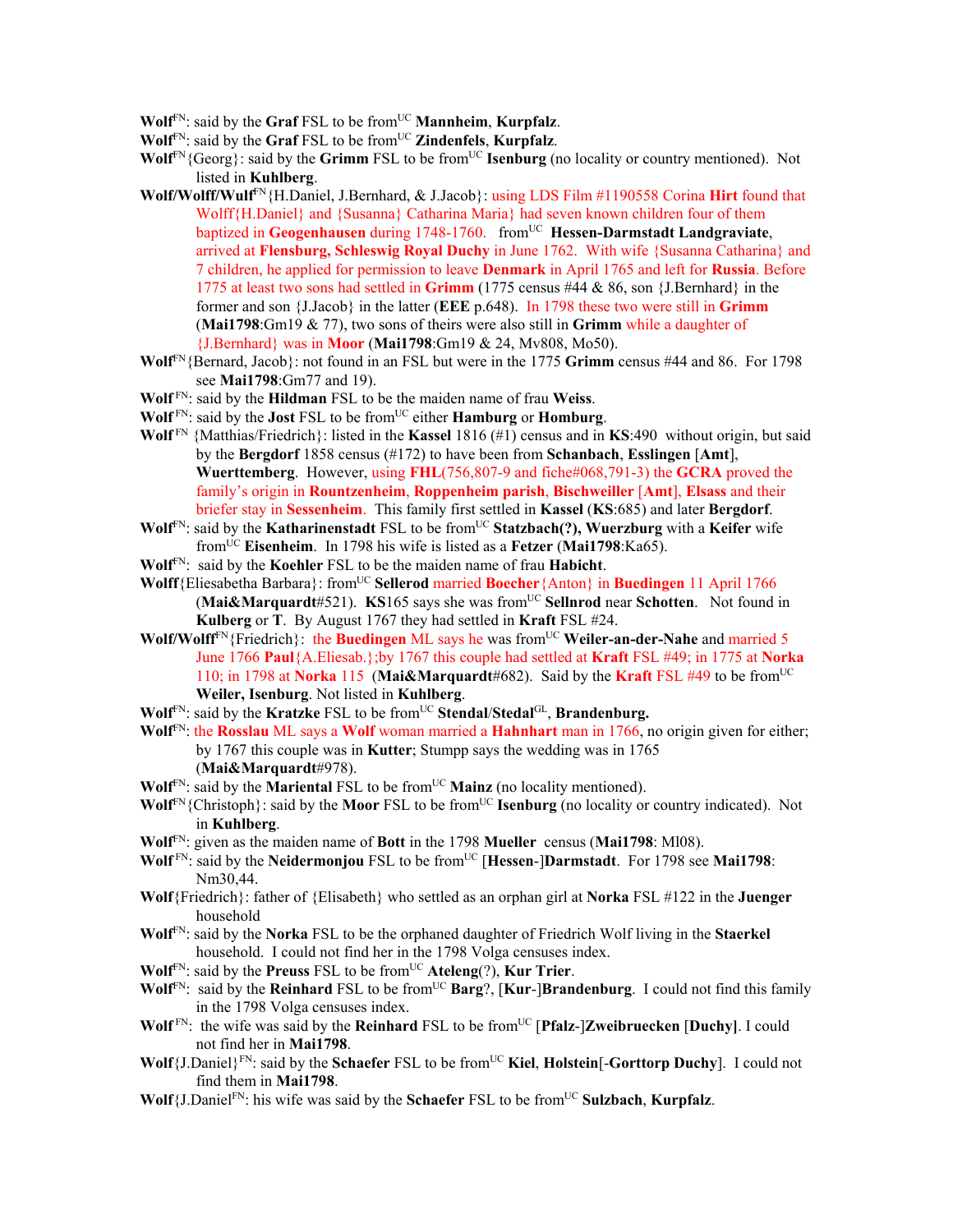- **Wolf**{Johann}<sup>FN</sup>: said by the **Schaefer** FSL to be from<sup>UC</sup> **Breslau**, **Schlesien**. For a possible 1798 entry see **Mai1798**:Sf13?
- **Wolf**FN: said by the **Stahl-am-Tarlyk** FSL to be fromUC **Esnich**?, **Daenemark** [**Kingdom**]. I could not find members of this family in **Mai1798**.
- **Wolf**{M.Catharina}: married **Schwab**{J. Peter} in **Buedingen** 22 March 1766 (**Mai&Marquardt**#461). **KS**165 has {Katharina}. **KS**157 has {Marie Cath.}. In 1798 he is still in **Schwab** but she has been replaced by a younger woman; **Gerber/Herber**{Gertrud} (**Mai1798**:Sw12).
- **Wolf** FN: said by the **Warenburg** FSL to be fromUC **Kaduk**?, **Erbach** [**County**]. I could not find them in **Mai1798**.
- **Wulff**{Gottfried}: a record in the **Anhalt-Dessau** archives reports that he moved to **Woerlitz** about 1760, buried his wife there and in 1766 left for **Russia** (**Mai&Marquardt**#1173).
- **Wulff**{J.Christian}: son of {Gottfried} who came from **Woerlitz, Dessau Amt** (**Mai&Marquardt**#1173).
- **Wolf**{J.Konrad}: **KS**165 says he came from **Sellnrod** near **Schotten** in 1769. No further information.
- **Wolff/Wolf**{J.Wolfgang}: son of the former {Jonas} of<sup>UC</sup> **Nuernberg** married **Stark**{M. Anna} in **Woerhd** 21 May 1766 (**Mai&Marquardt**#811). **KS**165 has **Wolff**. Later in 1766 this couple took transport in **Oranienbaum** for the **Volga** on which trip both perished (**T**4658-4659). No further information.
- **Wulff/Wueff**{Margaretha}: married **Jaeckel**{Friedrich}28 May 1765 in **Rosslau** (**Mai&Marquardt#**852 & **KS**136). **KS**165 had **Wueff**. Not found in any later source.
- **Wolff**{Margareta}<sup>FN</sup>: said by the **Buedingen** ML to be the orphaned daughter of {J.Heinrich}from<sup>UC</sup> [**Isenburg-Philippseich County**?] who married **Appel**{Michael} in **Rosslau** 23 April 1766 (**Mai&Marquardt**#571) ; they were not identified in any FSL or in **Kuhlberg**. **KS**:118 & 165 say she was from **Neu-Isenburg** near **Offenbach**. **KS**165 has {Marg. Anna} and the wrong year: 1765.
- **Wolf**{Michael}: **KS**165 says he came from **Niederbreidenbach** near **Alsfeld**. No further information.
- **Wolf**FN: this family name was found recorded in **Schlitz** marriage records 1762-1767 and in **Schotten** parish records for many generations prior to 1767, and in 1700s **Berstadt** parish records; see **Flegel** trip.
- **Wolf**FN: also see **Wulf.**
- **Wolf**<sup>GL</sup>: an unidentified place said by the **Neidermonjou** FSL to be home<sup>UC</sup> to a **Soring** family. Kuhlberg said this was in **Hessen**. This probably was the same place as the next entry.
- **Wolf**GL, **Isenburg-Buedingen County**: is 1.5 miles NW of **Buedingen** city. **Bonner** proved this the baptism place of the **Bingel** and **Gruen** men, as well as frau **Gruen** and frau **Lutz/Lotz** (both nee **Hart**), all of whom immigrated to **Balzer**. There was a **Gropp**{Johannes} orphan living in the **Gruen** household in the **Balzer** FSL. **Bonner** also proved it where both Herr **Gruen** and frau **Guren** (nee **Hart**) were baptized; this couple settled in **Kutter**. And he proved it to be where frau **Jaekel** (nee **Sorberger**) was baptized; this couple settled in **Moor**. Dr. Ruth **Schultz** proved this was home to a **Gruen**-**Greiss** couple, **Norka** first settlers.
- **Wolfart**<sup>FN</sup>: said by the **Kano** FSL to be from<sup>UC</sup> [Anhalt-]Zerbst [Principality] (no locality mentioned). Spelled **Wolfhart** and **Wolfert** in 1798 (**Mai1798**:Kn27,35).
- **Wolfen**GL, Sachsen: this city is 11 miles S of **Dessau** city.
- **Wolfenbuettel**<sup>GL</sup>: said by the **Kano** FSL to be home<sup>UC</sup> to a **Hesse** family. This probably was in **Brunswick Duchy** some 7 miles S of **Brunswick** city.
- **Wolfenhausen**, [**Wied**-]**Runkel** [**County**]: is 10 km ESE of **Runkel** town and 11 km SSE of **Weilburg** city. One source says 42 residents migrated in 1766 to Russia. It was said by the **Warenburg** FSL to be homeUC to **Bien**?, **Bretter**, **Gilau**{Christian}, **Gilau**{Johannes}, **Just**, **Klamm**{Ludwig}, **Krickau**, and **Nickel**{Wilhelm} families and probably **Gilau**{J.Georg &
	- A.Maria}. Said by **KS**124 to be home<sup>UC</sup> to the **Clumm** {Moritz} family which I have been unable to find in any published FSL or in **Mai1798**.
- **Wolfenshausen**<sup>GL</sup>: an unidentified place said by the **Warenburg** FSL to be home<sup>UC</sup> to a **Steinhauer** man. In addition to the next entry, there was a Wolfenshausen, probably in **Wuerttemberg Duchy**, 6 km W of **Rottenburg** town.

**Wolffenborn**: see **Wolferborn**.

**Wolfer**FN: arrived in South Russia in 1819; later settled in **Gueldendorf, Odessa**; family records found by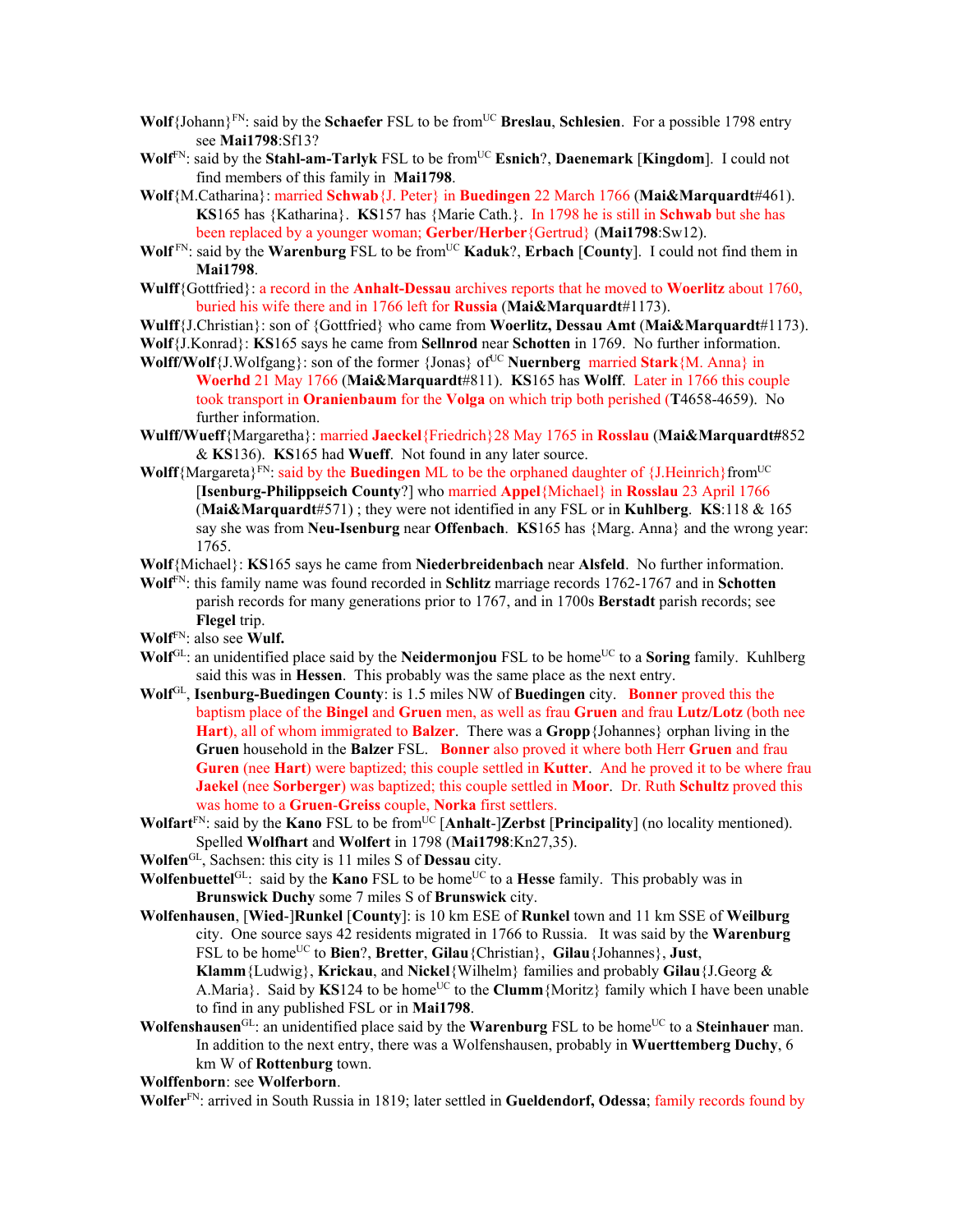**Curt Renz** in **Bonlanden, Stuttgart parish, Wuerttemberg**.

- **Wolferborn/Wolfferborn**GL, **Isenburg**[-**Birstein County**?]: is some 4.5 miles NE of **Buedingen**. **Bonner** found that a **Schlegel/ Schleuchert**{Johannes}, the same name as the man who married the **Goetz** woman in **Luebeck** and settled in **Balzer** (FSL #101) was baptized here. Said by the **Buedingen** ML to be home<sup>UC</sup> to a **Frick** man who married a **Loos** woman in 1766; the family later went to **Huck** (**Mai&Marquardt**#614). **Bonner** proved that the **Roeder** man who went to **Messer** was born here in 1726. The **Buedingen** ML says this was home<sup>UC</sup> to **Boehm** {Margaretha} who married an Alt man in 1766 (Mai&Marquardt#462). The Buedingen ML says this was home<sup>UC</sup> to the **Plonquet** woman who married the **Bill** man in 1766 [thence to Schwab] (**Mai&Marquardt**#462). In the Wolferborn parish records I found records that probably belong to the **Engel**(Wolferborn), **Faust**(Wolferborn and **Bindsachsen**), **Hix**(Wolferborn), **Kirchner**(Wolferborn), **Neumann**(Wolferborn), **Schneider**(Wolferborn), **Stuertz**(Wolferborn) and **Wigand**/**Wigandt**/**Wiegand**(Wolferborn) families that settled in **Kutter** (Dick Kraus – someone else needs to check them out).
- **Wolfert**FN: see **Wolfart**.
- **Wolff**FN: see **Wolf**.
- **Wolffanger** {Jacob}<sup>FN</sup>: said by the **Seelmann** FSL to be from<sup>UC</sup> **Landau**, **Elsass**. I did not locate them or any descendants in **Mai1798**.
- **Wolffanger** {M.Kathatina}<sup>FN</sup>: said by the **Seelmann** FSL to be from<sup>UC</sup> **Stuttgart**, **Wuerttemberg** [**Duchy**]. I did not locate her or any descendants in **Mai1798**.
- **Wolfferborn** GL: see **Wolferbornb**. [**Isenburg-Buedingen**? **County**]:
- **Wolfgang**FN: said by the **Seewald** FSL to be fromUC **Pischeldorf**, **Pfalz**.

**Wolfgang**, **Hanau** [**County**]: is 3 km SE of **Hanau** city centre and was said by the **Warenburg** FSL to be home<sup>UC</sup> to an **Eberhardt** family.

- **Wolfhagen**<sup>GL</sup>: said by the **Orlovskaya** FSL to be home<sup>UC</sup> to a **Goetz** family. Kuhlberg said this was in the state of **Kassel** so it must be the same place as the next entry.
- **Wolfhagen**GL, **Hessen-Kassel**: is some 12 miles W of **Kassel** city, and said by the **Dinkel** FSL to be homeUC to a **Walter** family.
- **Wolfhart**FN: see **Wolfart**.
- **Wolfsheim**<sup>GL</sup>, Frankreich: an unidentified place said by the Dinkel FSL to be home<sup>UC</sup> to a Raab family. The **Buedingen** ML says this man married a **Michel** woman in 1766 (**Mai&Marquardt**#497). This might be Wolfisheim some 4 miles W of **Strasbourg**.
- **Wolfskehlen**GL, [**Hessen-Darmstadt Landgraviate**]: is 11 miles NW of **Darmstadt** city centre, and was home to the **Burck** woman who married **Amann** in **Gundernhausen** in 1756 (**Gieg1**).
- **Wolfsoelden**GL, **Backnang** [**Amt**], **Wuerttemberg**: is some 4 miles SW of **Backnang** city, and was said to have been the home<sup>UC</sup> of the brother of the **Eichholz** who went to **Glueckstal**.
- **Wolkenstein**, **Bamberg** [**Bishopric**]: is 18 miles SE of **Bamberg** city, and said by a **Woehrd** ML to be homeUC to **Lauchner**, who settled in **Hoelzel** (**Mai&Marquardt**#818).
- **Wolkowo**VV: a variation of the Russian name for **Schaffhausen**VV.
- **Wollendorf**FN: see **Fallendorf**.
- **Wollert** FN: see **Volert**.
- **Wollishofen**UC, **Zuerich** [**Amt**], **Schweis**: is now a neighborhood in southern **Zuerich** city, and is suspected by the **GCRA** as home<sup>UC</sup> to the **Stotz** wife of **Keller**{J.Jakob} of **Glueckstal**; see their book for detail.
- **Wollmann**FN: said by the **Straub** FSL to be step-sons in the **Winter** household. Spelled **Wohlmann** in 1798 (**Mai1798**:Sr15).
- **Wollmar**?GL: said by the **Mueller** FSL to be home<sup>UC</sup> to a **Knobloch** family. **Mai and Marquardt** say the place name reads **Valme** (510). Kuhlman gives the state as *Riedesel*. There is a Wollmar some

11 miles NNW of **Marburg an der Lahn**. There is a **Valme** some 23 miles NW of that Wollmar. **Wollweber**{Name not given}: **KS**165 says he was from **Schotten**. No further information.

- **Wolmar**GL, **Livland**: is now called Valmiera, Latvia, some 63 miles NE of **Riga** city. Said by the **Jost** FSL to be home<sup>UC</sup> to a **Brenner** and possibly to a **Meier** family.
- **Wolskoje**VV: a variation of the Russian name for **Kukkus**VV.

**Wolter**?/**Walter**<sup>FN</sup>: said by the **Paulskaya** FSL to be from<sup>UC</sup> Alsfeld with a Seiftenberg step-son living in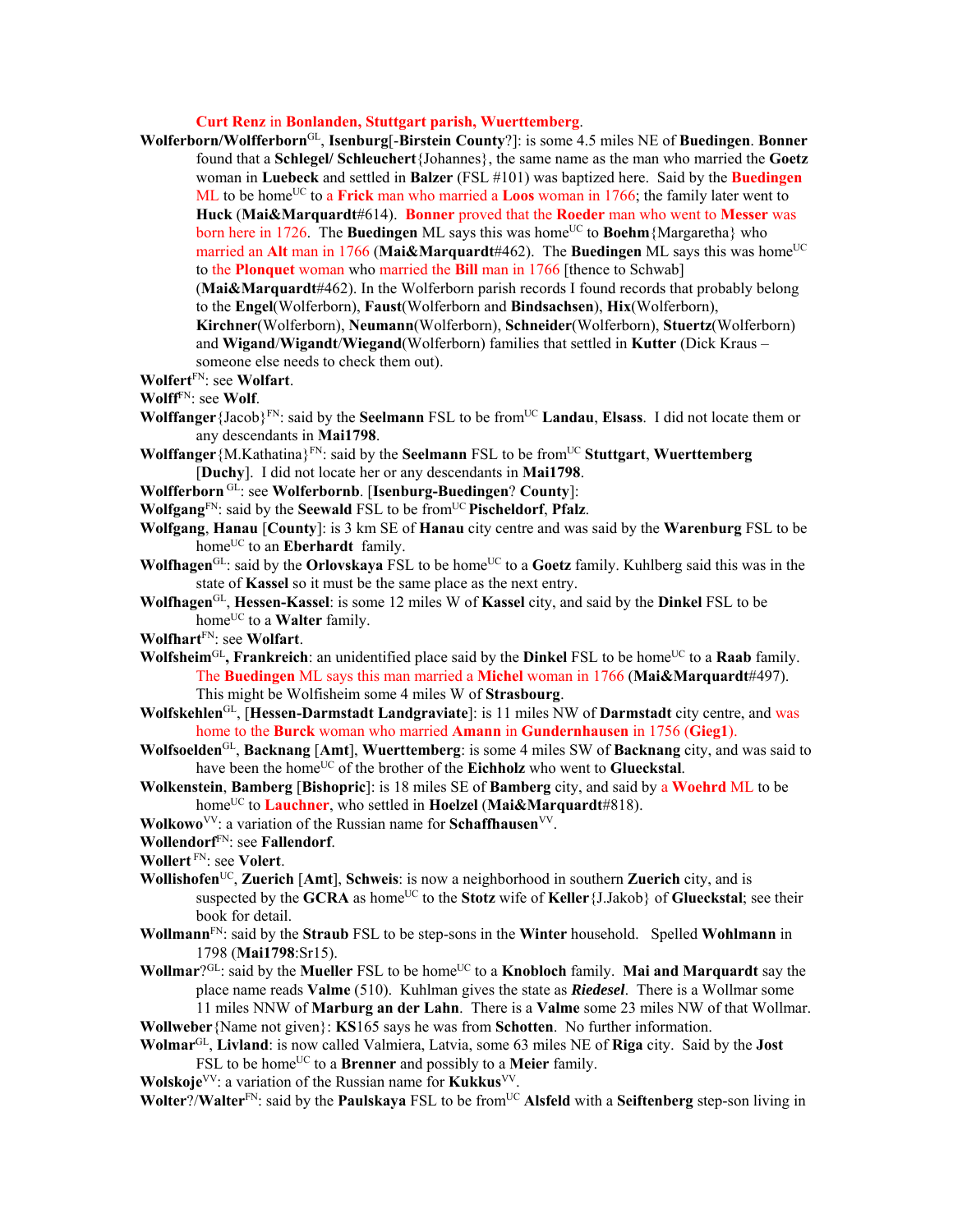the household. In 1798 the family name was spelled **Walter** (**Mai1798**:Pl31).

- **Wolter**<sup>FN</sup>: said by the **Paulskaya** FSL to be from<sup>UC</sup> **Pilow**? with two orphan **Gonohorn**? boys in the household.
- **Wolter**: filed amongst the **Walter** folk.
- **Wolteriche**{Bostilla/Butila}: wife of **Diederich**{August} and mother of their daughter {Catarina Elisabet.} daughter of and his (**Mai&Marquardt**#1332). They arrived in **Russia** on 25 July 1766 when the surname was given as **Dietrich** and her forename as {Bupspel}(**Kulberg**2564). Not found in **T**. By September 1767 they had settled in **Frank** FSL #106 which said he was from<sup>UC</sup> **Koenigsberg**, **Prussia** and gave her forename as {Butila}.
- **Womtag**(?)GL**, Laubach:** an unidentified place said by the Pleve version of the **Jagodnaja Polyjana** FSL to be homeUC to a **Baum** family. Kromm thinks this may be **Lombach, Wuerttemberg**, or **Mohnbach**, **Hanau County**.
- **Wonder**FN: see **Bender**.
- **Worm/Worms/Wurm** all interfiled here.
- **Worms**BV**:** a southern Russian German village near **Odessa**. Destination of the **Pfaff** family which **Judy Remmick** proved to have originated in **Imsbach**, **Rheinpfalz**.
- **Worms/Wurm/Werm**FN{Conrad}:from **Freyenseen** married **Knau**{A.Maria} in **Buedingen** 8 April 1766 (**Mai&arquardt**#501). **KS**165 says **Freienseen** was near **Giessen**. On 10 Aug 1766 **Worms**{Konrad} and wife arrived in **Russia** he said to be from **Laufbach** (**Kulberg**4885). Not found in **T**. By 1766 this couple had settled at **Grimm** FSL #76, he said to be fromUC **Laubach**  (no locality mentioned). Also spelled **Werm**.

**Worms**GS: in the 1760's there were two countries called Worms and the various FSL do not give enough information to identify which is referred to. One was the city itself which is some 36.8 miles SSW of **Frankfurt-am-Main** and was then an Imperial City, i.e. an independent country with its own lands with villages and towns, some separated from the city. The other was the **Worms Bishopric** which controlled even more lands with villages and towns, scattered out in all directions from the city except due W and NW. These lands were surrounded by **Kurpfalz** lands in all directions except N where **Hessen-Darmstadt** lands lay. None of the following references mentioned any locality: Said by the **Dietel** FSL to be home<sup>UC</sup> to a **Urich** family. Said by the Goebel FSL to be home<sup>UC</sup> to a **Kasson** and perhaps a Frick family. Said by the **Katharinenstadt** FSL to be home<sup>UC</sup> to a Meier family. Said by the **Koehler** FSL to be home<sup>UC</sup> to **Preis**, Warle and possibly **Hermann** families. Said by the **Kukkus** FSL to be home<sup>UC</sup> to a **Heiland** family. Said by the **Merkel** FSL to be home<sup>UC</sup> to a **Becker** family. Said by the **Volmer** FSL to be home to **Eter**?**, Gertner/Gaertner,** and **Graf** families.

- **Worms**GL**, Hessen-Darmstadt**: is some 20 miles SW of **Darmstadt** city. Worms had passed to the control of **Hessen-Darmstadt** in 1815 and the city was an Amt administrative center.
- **Worms**, **Kurpfalz** (sic): said by the **Reinhard** FSL to be home<sup>UC</sup> to frau **Efermann**? and to frau **Rasch**. Neither of the two **Worms** countries (see above) were in the mid 1700s a part of **Kurpfalz**.
- **Wurm**{Conrad}: from **Freyenseen** married **Knau**{A.Maria} in **Buedingen** 8 April 1766 (**Mai&Marquardt**#501). Not found in any other source.
- **Wormsbecher**<sup>FN</sup>: said by the **Katharinenstadt** FSL to be from<sup>UC</sup> **Friedenwald, Marburg**. **Woronesch**: see **Riebensdorf**.
- **Worster**{Peter and Kaspar}: this father and son listed in the 1775 **Schilling** census are likely among the **Schilling** first settlers.

**Woyd**FN: see **Voit**.

- **Wreschen Kreis**, **Posen Department**, **Warsaw Duchy**: nka Wrzesnia, **Poland**, 28 miles ESE of **Posen**. **WRG**: see **Walter Research Group**.
- **Wriezen: Kulberg**63 said this was home<sup>UC</sup> to **Flemming** ${Friedrich+w+5c}$ .
- **Wriezen**, **Prussia**; nka Frankfurter Vorstadt, Brandenburg 34 miles from **Berlin** city centre; the **GCRA** said it was near Berlin and that the **Torno** family which came from there was not related to the one that settled in the Glueckstal colonies.
- **Wucher**{A.Maria}: married **Pohss**{Matthias} in **Rosslau** 29 May 1765 (**Mai&Marquardt**#861). **KS**148 has both **Pohss** and **Pops** for him. Not found in any later source.
- **Wud**{Elisabeth}: the **Goebel** FSL (#11) names her as wife of **Gossmann/Kossman**{Johannes/J.Michael}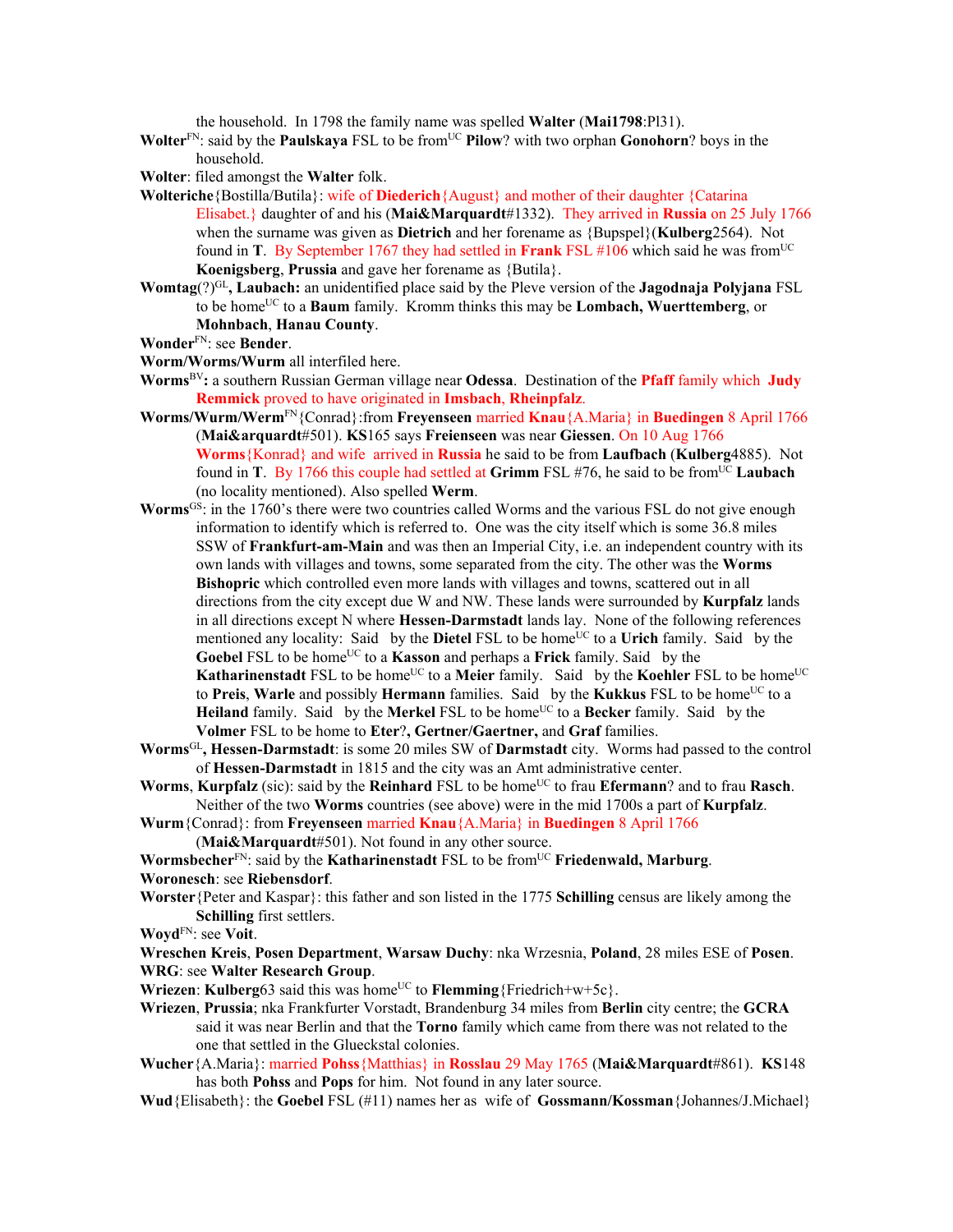who was a first settler in **Goebel** FSL #11. She was likely his 2<sup>nd</sup> wife.

**Wueff**: go to **Wulff**.

**Wuensch/Wunsch**FN: said by the **Galka** FSL #5 to be fromUC **Pappenheim** [**Barony**]. Spelled **Wunsch** in 1798 (**Mai1798**:Fk34, 45, 57). The **Buedingen** ML said this **Wunsch** man married in 1766 a **Weisheim** woman (**Mai&Marquardt**#402). The 1798 **Galka** census gave her maiden name as **Weigand** (**Mai1798**:Gk34).

**Wuerffel** FN: see **Werfel**.

- **Wuerschel** FN: see **Werfel**.
- **Wuertingen**GL, **Reutlingen** [**Amt**], **Wuerttemberg**: is some 6.5 miles SE of **Reutlingen** city, and was erroneously said by the 1816 **Glueckstal** census to be home<sup>UC</sup> to the **Werner** family.

**Wuertsburg Principality**GS: in **Bavaria**; see **Wuerzburg Principality**.

**Wuerttemberg**GS: a major German Duchy (**Herzogtum Wuerttemberg**) in the 1760's whose seat was Stuttgart and which was later a Kingdom 1806-1919. No locality was mentioned in any of the following references. Said by the **Belowescher Kolonien** FSL to be home<sup>UC</sup> to a **Messer** family. Said (no locality indicated) by the Stumpp supplement to the **Dietel** FSL to be home<sup>UC</sup> to **Kremrer**?, **Meyer,** and **Pikert** families. Said by the **Doenhof** FSL to be home<sup>UC</sup> to **Altergot**, **Bendel**, **Fink**, **Kestle**?, **Legler**[from **Weiler-an-der-Zaber, Brackenheim, Neckar,** 

**Wuerttemberg**], **Meier**, **Schaefer**, **Schulz**, **Schwartzkopf**, **Ulrich**, **Wiedemann** and possibly **Lange** families. Said by  $KS:476$  to be home<sup>UC</sup> to the Walth family said to have gone to<sup>UC</sup> **Glueckstal**. Said by the **Grimm** FSL to be home<sup>UC</sup> to **Scherer** and **Strecker** families. Said by **KS**:463 to be home<sup>UC</sup> to the **Schmid**{J.Georg) and **Tippel** families that settled in **Kassel**. Said by **Kulberg** to be home<sup>UC</sup> to these families: **Detter**{Martin+w+5c}228, **Fischer**{Michael+wife}173, **Kegele**{Christoph+w+4c}26, **Merz**{Marzel}62 single, **Reiner**{Jacob+w+1c}40,

**Rittmann** {Georg+w+3c}223. Said by the **Kutter** FSL to be home<sup>UC</sup> to a **Heinz** family. Said by the Messer FSL to be home<sup>UC</sup> to Roesler and Schmidt families. Said by the Neidermonjou FSL to be home<sup>UC</sup> to a **Tochtermann** family. Said by the **Reinwald** FSL to be home<sup>UC</sup> to frau **Fischer** {Michael} and to frau **Karp** {Philipp}. Said by the **Rosenheim** FSL to be home<sup>UC</sup> to a **Schaffler** family. Said by the **Stahl-am-Karaman** FSL to be home<sup>UC</sup> of the **Treger** family. Said by **Leisle** family research to be homeUC to a **Leisel**/**Leiser** family (of **Warenburg** colony in 1798) and to a possibly **Gib**/**Heib** family. Said by Kuhlberg to be home to the **Kraft** boys who were stepsons in the **Warenburg Uhl** household.

**Wuerttemberg** [Duchy]: said by  $\overline{E} \overline{E} E$ , no locality indicated, to be home<sup>UC</sup> to **Zoller**{David} who first settled in a German colony in **Denmark** and later in **Neu-Saratowka** colony in **Russia**.

**Wuerttemberger**FN: said by the **Kolb** FSL to be fromUC **Oberdarmstadt**, **Hessen-Darmstadt**. **Wuertz**: filed with **Wirth**.

**Wuertz**FN: also see **Wert**, **Werth**, **Wertz**, **Werz, Wirth**, **Wurth**, and **Wurst**.

**Wuervel** FN: see **Werfel**.

**Wuerz**: filed with **Wirth**.

- **Wuerz**<sup>FN</sup>{Peter}: said by the **Schuck** FSL (#8) to be from<sup>UC</sup> **Spever**, **Bruehl**.
- **Wuerzberg**, **Erbach County**: 4 miles ESE of **Erbach** city, was the birthplace of the **Olt** man who married in **Rimhorn** and then immigrated to **Frank** (**Gieg1**).
- **Wuerzburg**GS [**Bishopric**] is 60 miles SW of **Frankfurt-am-Main**.Until 1803 the city was the seat of a very large principality/bishopric of the same name, so the reference is more often likely to be to the **Bishopric**. In 1805 it became a secular Grand Duchy and in 1814 it was annexed by the Kingdom of Bavaria. In all the following references no locality was mentioned. Said by the Belowescher Kolonien FSL to be home<sup>UC</sup> to Helwig, Imgrant, Lecher/Leher/Laeher, and **Retzel** families. Said by the **Boregard** FSL to be home<sup>UC</sup> to the **Schmidt**{Caspar} family. Said by the **Cheisol** FSL to be home<sup>UC</sup> to **Werner**{Johannes and Christoph}. Said by the **Doenhof** FSL to be home<sup>UC</sup> to Beier, Engelhardt, Mechwart?, and Siebenlist [from BurgSinn, **Thuengen**?] families. Said by the **Franzosen** FSL to be home<sup>UC</sup> to **Steinpress** {Friedrich}. Said by the Graf FSL to be home<sup>UC</sup> to Merker[Maerker], Weinberg, and probably Hein families. Said by the **Kamenka** FSL to be homeUC to **Getzel/Hoetzel**/**Hetzel**/**Getsel** and **Rump** families. Said by the **Koehler** FSL to be home<sup>UC</sup> to **Lechner** and possibly **Ganz** families. Said by **Kulberg** to be home to the following families: **Brant/Brandt**{Borgard+w+3c}108 Catholic,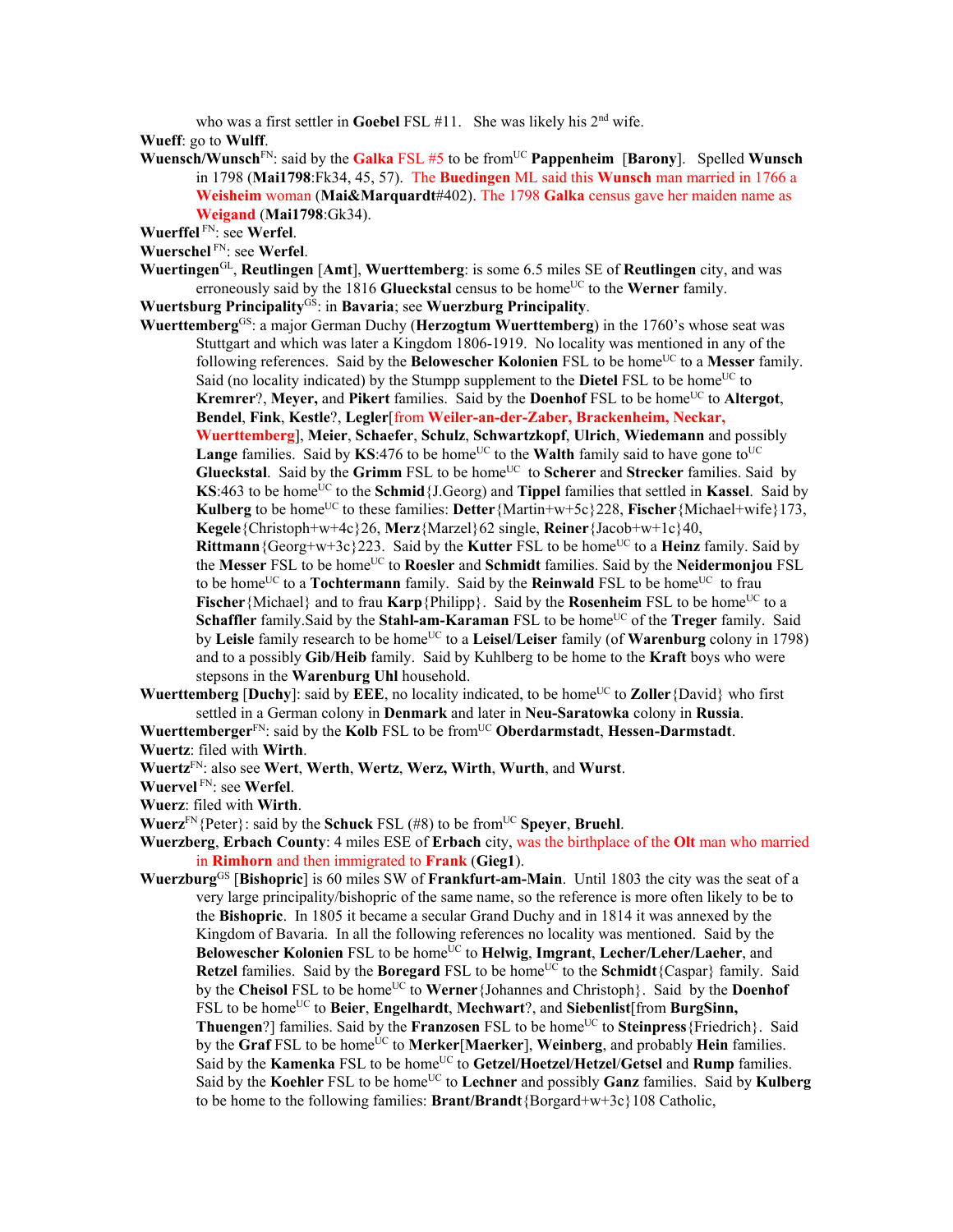**Ecksler**{Johann+w+2)97 Catholic , **Nuernberger**{Valentin+w+4c}118 Catholic,

**Stecklein**{Peter+w+4}107 Catholic, **Totermann**{Bernhard+w}116,

**Waldheiser** {Michael+w+2c}100 Catholic. Said by the **Kutter** FSL to be home<sup>UC</sup> to **Goetz**, **Jorg**?, and **Kroll** families. Said by the **Leitsinger** FSL to be home<sup>UC</sup> to **Fuchs** and **Heilmann** families. Said by the Louis FSL to be home<sup>UC</sup> to a **Kramm** family Said by the **Mariental** FSL to be homeUC to **Dillmann**, **Rizler**, **Schilling**, and **Schneider** families. Said by the **Ober-Monjou** FSL to be home<sup>UC</sup> to Grenzer/Krentzer and Muench/Mink families, and possibly to a Burger orphan boy. Said by the **Pfeiffer** FSL to be home<sup>UC</sup> to **Bechert**, **Dittmaier**, **Elheim**, **Fischer**, **Kappes**, **Keberlein**, **Kesner**, **Kirchner**, **Konrad**, **Leth**, **Lutz**, **Ramann**, **Reser**, **Risch**, **Schaefer**, **Schiemer**, **Schubert**, **Ulrich**, and **Ziegler** families. Said by the **Preuss** FSL to be home to a **Sinsler** family. Said by the the **Rohleder** FSL to be home<sup>UC</sup> to an **Erler/Erle** family as well as to Herr **Kaiser**, frau **Kimmel**, and to frau Lechleiter. Said by the **Schuck** FSL to be home<sup>UC</sup> to a **Goettich** family and possibly to **Kraemer** step-childdren. Said by the **Volmer** FSL to be home to a **Riegelmann** family.

**Wuerzenburg**: an unidentified country; probably a misspelling of **Wuerzburg**?

- **Wuestensachsen**, [which was either in the **Fulda Bishopric** or the **Wuerzburg Bisopric** 23 km ESE of **Fulda** city, and 7 km NE of **Gersfeld** the place from which **Bartholomaeus** families left to go to **Russia**. Margo Sherer found records here of **Bartholmess**{Hans} who died here before 1690 when his son{Heinrich} who married **Richter**{Eva}.
- **Wuestin**{Christina}: Danish records say she lived in the **Beideck**{J.Michael} household in Colony G9 "Christiansholm", Amt Gottorf (**EEE**:352, for more detail see this).
- **Wukert**?FN{Heinrich}: said by the **Balzer** FSL to be from<sup>UC</sup> **Isenburg** (no country or locality identified). Spelled **Wukert** in 1798 (**Mai1798**:Bz110, 105).
- **Wulf**<sup>FN</sup>: said by the **Brabander** FSL to be from<sup>UC</sup> **Belingen**, **Kurpfalz**. For 1798 check Wolf and Wolfe.
- **Wulf**FN{Peter}: Lutheran from **Suederstapel, Stapelholm, Schleswig Duchy**, was in a German colony in **Denmark** by January 1765 (**EEE** p.649). By July 1767 he had settled in **Dinke**l FSL #22, which said he was from<sup>UC</sup> **Ziedor**(?), **Holstein**. said by the **Dinkel** FSL to be. May later have been spelled **Wolf**.
- **Wulf<sup>FN</sup>: said by the Ober-Monjou FSL to be from<sup>UC</sup> Merdershein?.**
- **Wulff**{Dorathea E. Christina}: was godparent at the 11 July 1764 baptism in **Luebeck** of **Bartholl** {Engel Dorathea} daughter of {Baltzer} who settled in Balzer as headman (**Mai&Marquardt**#1330).
- **Wulff**{Jacob}: a godparent at the 23 June 1766 **Luebeck** baptism of the son of **Fritzler**{J.Gottfried} and **Bergmann** wife {M.Elisabeth} (**Mai&Marquardt**#1304). Not found in **Kuhlberg** or in **T**.
- **Wulff**{Johann}: was a godfather at the 20 May 1766 **Weychardt-Helleck** baptism in **Luebeck** (**Mai&Marquardt**#1312). No further information.

**Wunder**FN: see **Bender**.

- **Wunderlich**{A.Maria}: married **Hahn**{Ludwig} in **Buedingen** in March 1766 . They were recorded in the **Beideck** 1775 census #2 (**Mai&Marquardt**#368).
- **Wunderlich**<sup>FN</sup>: said by the **Belowescher Kolonien** FSL to be from<sup>UC</sup> **Anspach** (no locality mentioned). **Buedingen** parish records say this man from<sup>UC</sup> **Waldstaedten** was a god-parent in 1766 (**Mai&Marquardt**#1202).
- **Wunderlich**<sup>FN</sup>{Michael}: said by the **Goebel** FSL #41 to be from<sup>UC</sup> **Johannesberg, Kurmainz** and his wife to have been an **Unkelbach**.
- **Wunderlich**{Sara}: according to Danish records this former maid of Reichert/Reichard{Georg} married **Breiniger/Breuninger**FN{Johann Friederich/Jacob Friedrich} about 1762 in or near **Flensburg, Schleswig Royal Duchy** (**EEE** p.363, for more detail see that). They settled in **Holstein** FSL #17.
- **Wunderlich**<sup>FN</sup>{August}:said by the **Mariental** FSL #92 to be from<sup>UC</sup> **Neuburg**, **Kurpfalz**.

**Wunderlich**{Johannes}: said by the Recruiter Beauregard list to have come from<sup>UC</sup> **Haigerseelbach**? (**Lk**127). For 1767 see **T**5239-5243. In 1798 a daughter {M.Katharina} was listed in **Niedermonjou** even she was said actually to be on the **Caucasian Line** (**Mai1798**:Nm59); they have not been found in any FSL and no earlier colony is indicated, so they may well have been among the **Niedermonjou** first settlers.

**Wunderlich**{J.Friedr.}: was godfather at the 5 April 1766 **Luebeck** baptism of the son of